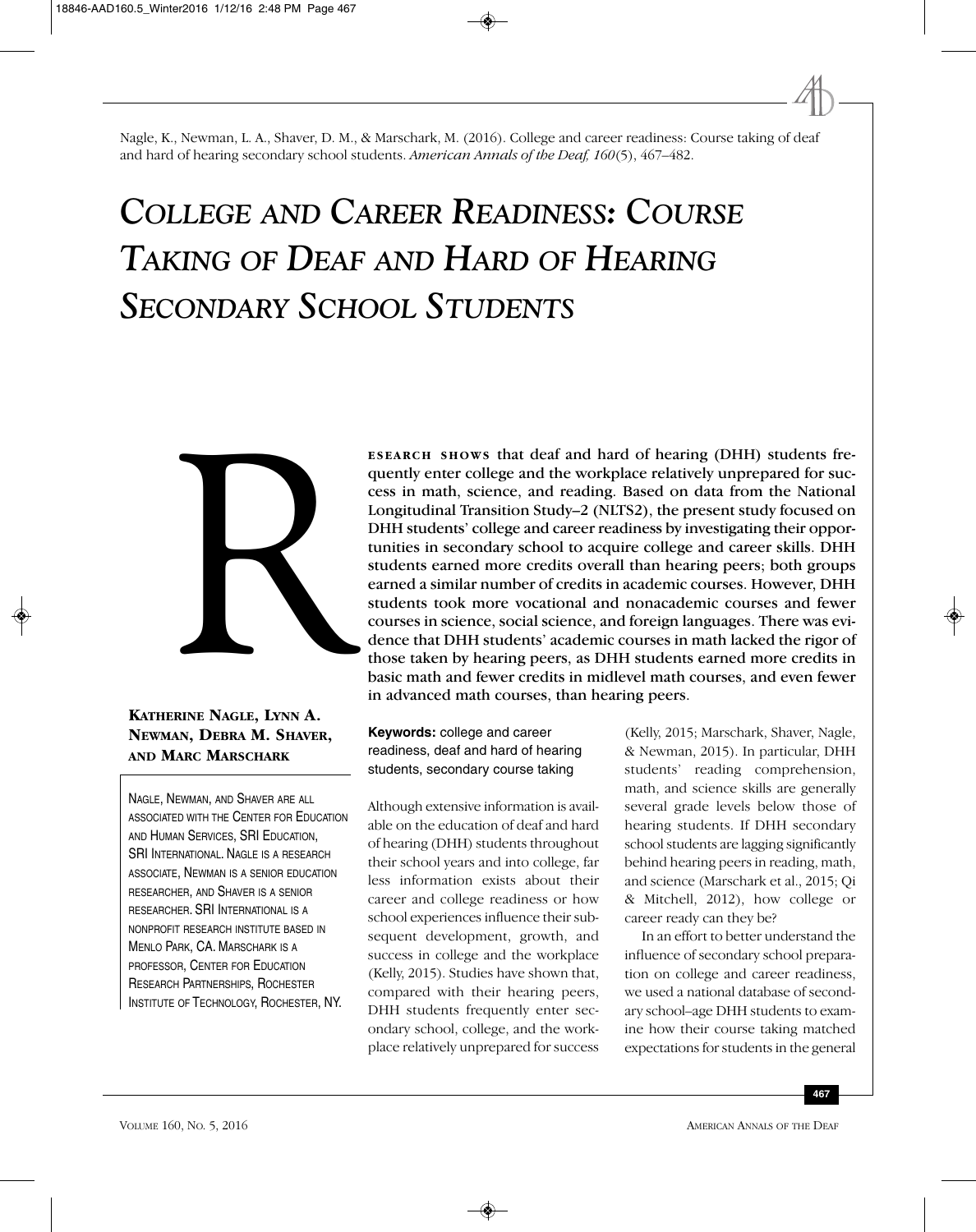population and how it varied by enrollment in regular or special education settings. Clearly, other factors, such as family attitude toward education, family involvement in students' school activities, and geographic stability, also have an impact on college and career readiness (ACT, 2007). However, one of the strongest predictors of success in college and the workforce is course selection (ACT, 2004, 2006; Robbins et al., 2004). For this reason, we looked at the academic and the nonacademic course selections of DHH students. By *academic courses* we mean the core courses of mathematics, language arts, science, social studies, and foreign language that are taught in high school and form the content knowledge base required for success at higher levels. By *nonacademic courses* we mean academic discipline and self-confidence, communication skills, study skills, goal striving, and emotional control (ACT, 2007; Robbins et al., 2004), which are covered in nonacademic courses in high school.

Throughout the 20th century, high school graduates faced a fork in the road. One path led to a 4-year college, the other to an entry-level job (Spring, 1997). In the 21st-century global economy, the choices are much more complex and interconnected, and there are multiple paths, all of which require a rigorous and rich high school experience that prepares all students—not just some—for college and a career (Achieve and the National Association of State Directors of Career and Technical Educational Consortium, 2014; Career Readiness Partner Council, n.d.; Southern Regional Education Board, 2013).

Researchers, policymakers, and other stakeholders have made numerous attempts to define what it means to be college and career ready, and recently a consensus emerged (Conforti, 2013): Being *college ready* means being prepared to enter and succeed in any postsecondary education or training experience that leads to a postsecondary credential (i.e., a certificate, license, or associate's or bachelor's degree). Therefore, students should have access in high school to a range of academic courses with the appropriate level of challenge and complexity (especially in literacy and numeracy) and the learning skills (e.g., high-order critical thinking, ability to write clearly and analytically, and problem-solving skills) and nonacademic skills (e.g., motivation, tenacity, knowledge of how to apply to college and obtain financial support) necessary for postsecondary success (Achieve, 2012; Conley, 2012; Southern Regional Education Board, 2013). Being *career ready* means possessing the academic skills that employees need to be successful and the technical skills (those necessary for a specific job function) and 21st-century employability skills (e.g., interpersonal skills, creativity and innovation, a work ethic and personal responsibility, global and social awareness) that are necessary for entry into a successful career (Achieve, 2012; Conley, 2012). Therefore, students should have access in high school to a broad range of academic subjects grounded in rigorous internationally benchmarked state standards, as well as content in technical topic areas. In addition, high school programs should enable students to have a good understanding of their interests, talents, and weaknesses, and a solid grasp of the skills and dispositions necessary for engaging in today's fast-paced global economy (Career Readiness Partner Council, n.d.).

Ensuring that all students graduate from secondary school on time and ready for college and careers has become a key priority for the education community, policymakers, and business and industry leaders (Achieve, 2013; Porter & Polikoff, 2012: U.S. Department of Education, 2010). At the national level, having a college- and career-ready workforce makes the country more productive and more globally competitive (Bernanke, 2007). At the individual level, being college and career ready enables a person to compete for jobs that will provide a family-sustaining wage and pathways to advancement (Association for Career and Technical Education, 2010; Council on Competitiveness, 2007; Hooker & Brand, 2009; U.S. Department of Labor, 2007). Unfortunately, considerable evidence indicates that many secondary school graduates in the United States are not college and career ready. It was found that only 31% of all 2012 high school graduates who took the ACT, a national college admissions examination, were academically ready for college course work in science, only 46% were academically ready for college course work in math, and only 25% were academically ready for college course work in all four core ACT areas: English, reading, math, and science (ACT, 2012). Additionally, the Business Roundtable (n.d.) has reported that, in response to a recent survey, more than 95% of member CEOs indicated that their companies suffered from skills shortages, and expressed support for the idea that closing the gap between the skills employers need and those that workers possess is a national imperative.

There is little doubt that joining today's modern workforce is a complex endeavor for any student, and even more so for DHH students. Research has shown that any degree of hearing loss, regardless of severity or the presence of other disabilities, puts students at risk for poor academic achievement (e.g., Blanchfield, Feldman, Dunbar, & Gardner, 2001; Goldberg & Richburg,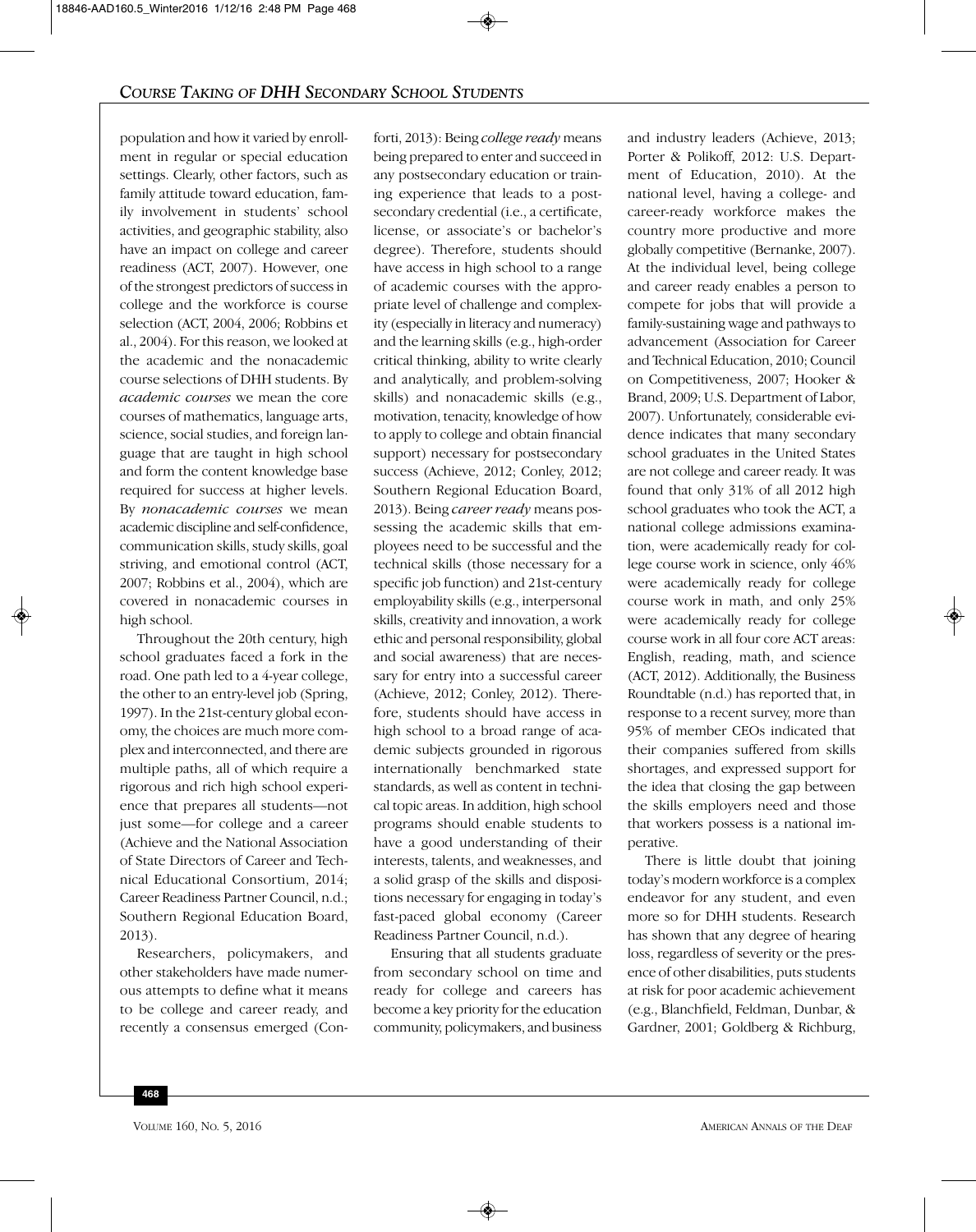2004; Moeller, Tomblin, Yoshinaga-Itano, Connor, & Jerger, 2007). In particular, literacy rates among DHH students are significantly lower than among the general population (Marschark et al., 2015; Qi & Mitchell, 2012). Kelly (2015) has noted, for example, that by age 18 only about 50% of DHH students have achieved reading comprehension at the fourth-grade level or above. Historically, DHH adults have faced career difficulties: They have higher unemployment rates than adults in the general population (Walter & Dirmyer, 2012), they are overrepresented in the fastest-declining occupations (Kruse, Schur, & Ali, 2010), and they earn less than hearing adults with comparable levels of educational attainment (Schley et al., 2011). In addition, large numbers of DHH adults receive Supplemental Security Disability Insurance and are not engaged in work or education (Clarcq & Walter, 1998; Weathers et al., 2007). Clearly, much work remains to be done to help DHH students attain the knowledge and skills they need to be successful in college and the workplace (Kelly, 2015).

## **Trends in the Education of DHH Students**

Since passage of the Education for All Handicapped Children Act of 1975 (P.L. 94-142) and its subsequent reauthorizations as the Individuals With Disabilities Education Act (IDEA), the type of school DHH students attend has changed dramatically. In the mid-20th century, about 80% of DHH children in the United States attended separate, frequently residential schools for the deaf (Lane, Hoffmeister, & Bahan, 1996). Now, more than 80% of DHH students spend all or part of the school day in regular public schools (U.S. Department of Education, 2014). Recent findings from the nationally representative, large-scale National Longitudinal Transition Study–2 (NLTS2) indicate that DHH secondary students enrolled in regular and special schools in the United States do not differ significantly in race/ethnicity, socioeconomic factors, the presence of additional disabilities, or other demographic characteristics (Shaver, Marschark, Newman, & Marder, 2014). Shaver et al. (2014) found that the primary differences were that DHH students in regular secondary schools were more likely to have mild or moderate levels of hearing loss and to use spoken language than students in special schools, who were more likely to have severe to profound hearing losses and use sign language (Allen & Anderson, 2010).

The settings where DHH students in regular high schools receive instruction also have changed. The percentage of DHH students receiving any of their instruction in a special education setting has decreased considerably. In 1987, 94% of DHH secondary students received instruction in a special education setting. By 2002, that figure had dropped 26 percentage points, to 68% (Wagner, Newman, & Cameto, 2004). In a reflection of the broader movement toward greater inclusion in general education settings, DHH students also experienced significant increases in the likelihood that their language arts, science, and social studies courses would be provided in general education settings (17–22 percentage points) and corresponding significant decreases in the likelihood that those courses would be in special education settings (18–20 percentage points; Wagner et al., 2004). In a contrast with the pattern for academic course taking, DHH students experienced significant decreases in the likelihood that their nonacademic classes, such as career and technical education courses and life skills courses, would be in general educational settings.

# **Toward College and Career Readiness**

Secondary schools have a pivotal role to play in preparing students for adult life, and traditionally have offered a range of courses to prepare students, from academic to career and technical education to fine arts and physical education (Spring, 1997; U.S. Department of Education, Office of Vocational and Adult Education, 2003). However, institutions of higher education and the business community have expressed concerns about the inadequacy of a traditional high school education to prepare students for the postsecondary education or training necessary to enter career fields that will enable them to have higher wages and greater potential for growth (Alliance for Excellent Education, 2009; Carnevale, Smith, & Strohl, 2010). Momentum is growing in states to increase the academic rigor of the high school programs all students must take to graduate so they are better prepared for postsecondary education and the workplace (National High School Alliance, 2006). A large majority of states have increased the minimum years of instruction in academic content that students must take to earn credits toward a standard high school diploma. Buddin and Croft (2014) found that 27 U.S. states required at least 1 more year of math instruction and 19 states required an additional year of science for the high school graduation class of 2013 as compared with the class of 2006. States also have increased the rigor of courses required for graduation, particularly in math. In 2007, three states had requirements for 4 years of math that included Algebra II or its equivalent—courses that some argue are necessary if students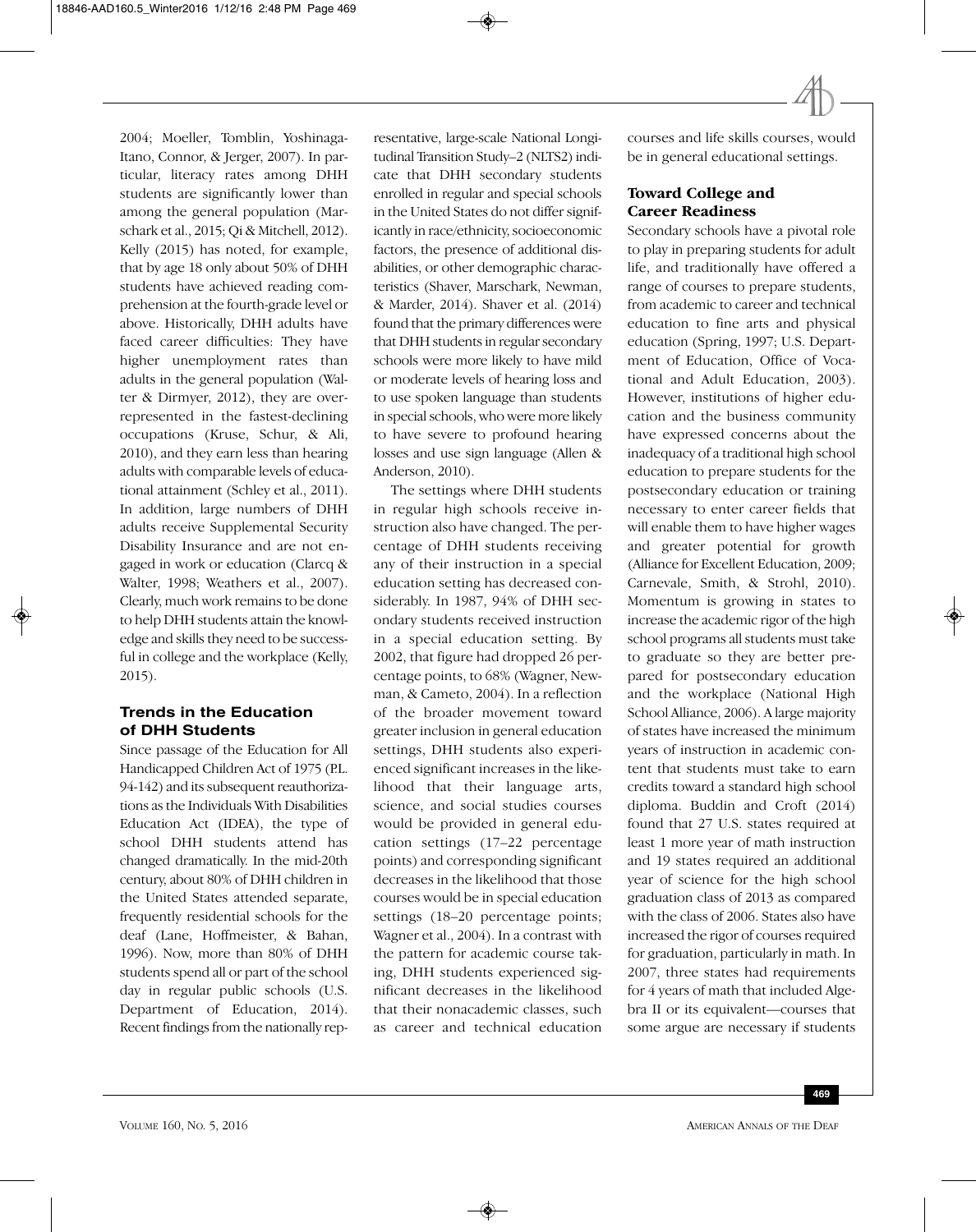are to be college and career ready. That number increased to 21 states by 2010 (Achieve, 2010).

Most recently, a number of U.S. states have implemented policies that align graduation requirements with the Common Core State Standards (CCSS; National Governors Association Center for Best Practices & Council of Chief State School Officers, 2010) or with college admission standards. Nineteen states and the District of Columbia have elevated their high school diploma requirements to a level commensurate with the CCSS College and Career Readiness standards (Achieve, 2013). This alignment brings together public education, postsecondary institutions (including 2 and 4-year colleges), technical schools, and employers to develop a shared understanding of postschool requirements and to develop initiatives to narrow the readiness gap between what students learn in high school and the skills they need to succeed in the workforce and attain technical certificates and postsecondary degrees (American Institutes for Research, 2013).

Rigorous, academically focused secondary school curricula have been linked to readiness for college and a career, as well as improved postschool outcomes. For example, such curricula have been found to contribute significantly to college enrollment, persistence, and completion of postsecondary education (Dougherty, Mellor, & Jian, 2006; Karp, Calcagno, Hughes, Jeong, & Bailey, 2007; Roderick, Nagaoka, & Coca, 2009; Rumberger & Larson, 1998; Wiley, Wyatt, & Camara, 2010). Adelman (1999, 2006) found that the academic content pursued during secondary school was an important predictor of college degree completion, even after other criteria of college success were controlled for. Long, Conger, and Iatarola (2012) found that students who took rigorous

courses in secondary school were 5 to 6 percentage points more likely to enroll in college than students who did not. Furthermore, college students who took a rigorous course in nearly any subject earned more college credits and higher college grade point averages and were more likely to get a bachelor's degree. Math courses in particular are strong predictors of college completion. Adelman (2006) noted an increase in the percentage of students who earned bachelor's degrees for each year of math that students reported taking in secondary school, starting with pre-algebra and ending with calculus, with the greatest benefit to degree attainment being associated with taking courses beyond Algebra II. However, math and science are two domains in which DHH students typically do not score as well as hearing peers in achievement testing (Kelly, 2008; Marschark et al., 2015; Qi & Mitchell, 2012).

Specific course-taking sequences have also been shown to be correlated with future success. For example, the completion of Algebra I in the eighth grade and Algebra II in the ninth grade is inversely correlated with the need for remediation at the postsecondary level (Klepfer & Hull, 2012; Lee, 2012, Musen, 2010). Several researchers have noted that early enrollment in algebra is particularly important because of algebra's gatekeeping function for further math and science study, postsecondary educational opportunities, and technically skilled jobs (Gamoran & Hannigan, 2000; Stein, Kaufmann, Sherman, & Hillen, 2011). F. G. Paul (2005) noted that not only did students who enrolled in algebra in eighth grade more often enroll in advanced math courses beyond Algebra II, but also were more likely to enroll in biology, chemistry, and physics courses in secondary school.

This focus on academic course tak-

ing and increased academic graduation requirements has other implications. The additional time spent in academic courses may limit the time students have in their schedules for career/ technical education (CTE) courses (McLaughlin & Tilstone, 2000; Patton & Trainor, 2002) and other important nonacademic courses. For example, in the 15 years between 1987 and 2002, the rate of DHH students taking math, science, social studies, and foreign language courses increased significantly, but this resulted in a concurrent decrease in the rate of CTE and fine or performing arts course taking (Wagner et al., 2004).

CTE has evolved promisingly over the past several years, and research suggests that it can be an effective approach to helping students succeed in high school and beyond (American Institutes for Research, 2013). In a growing number of high schools, CTE is no longer just about teaching students a narrow set of skills sufficient for entry-level jobs; it is about preparing students for careers. High-quality CTE can address the goals of college and career readiness as well as academic course work, and, importantly, provides learning options that appeal to students who might otherwise be at risk of leaving high school (Oakes & Saunders, 2008; Plank, DeLuca, & Estacion, 2005).

Educators, policymakers, and business and industry leaders point out that academic preparation on its own does not guarantee success in college and careers and that students must also develop other qualities and skills, known as *21st-century employability skills* or *noncognitive skills*. These include teamwork, workplace relations, motivation, independence, and self-advocacy (Achieve, 2013; Alwell & Cobb, 2007; Cobb, Lehmann, Newman-Gonchar, & Alwell, 2008; Conley, 2012; Wolgemuth, Cobb, & Dugan,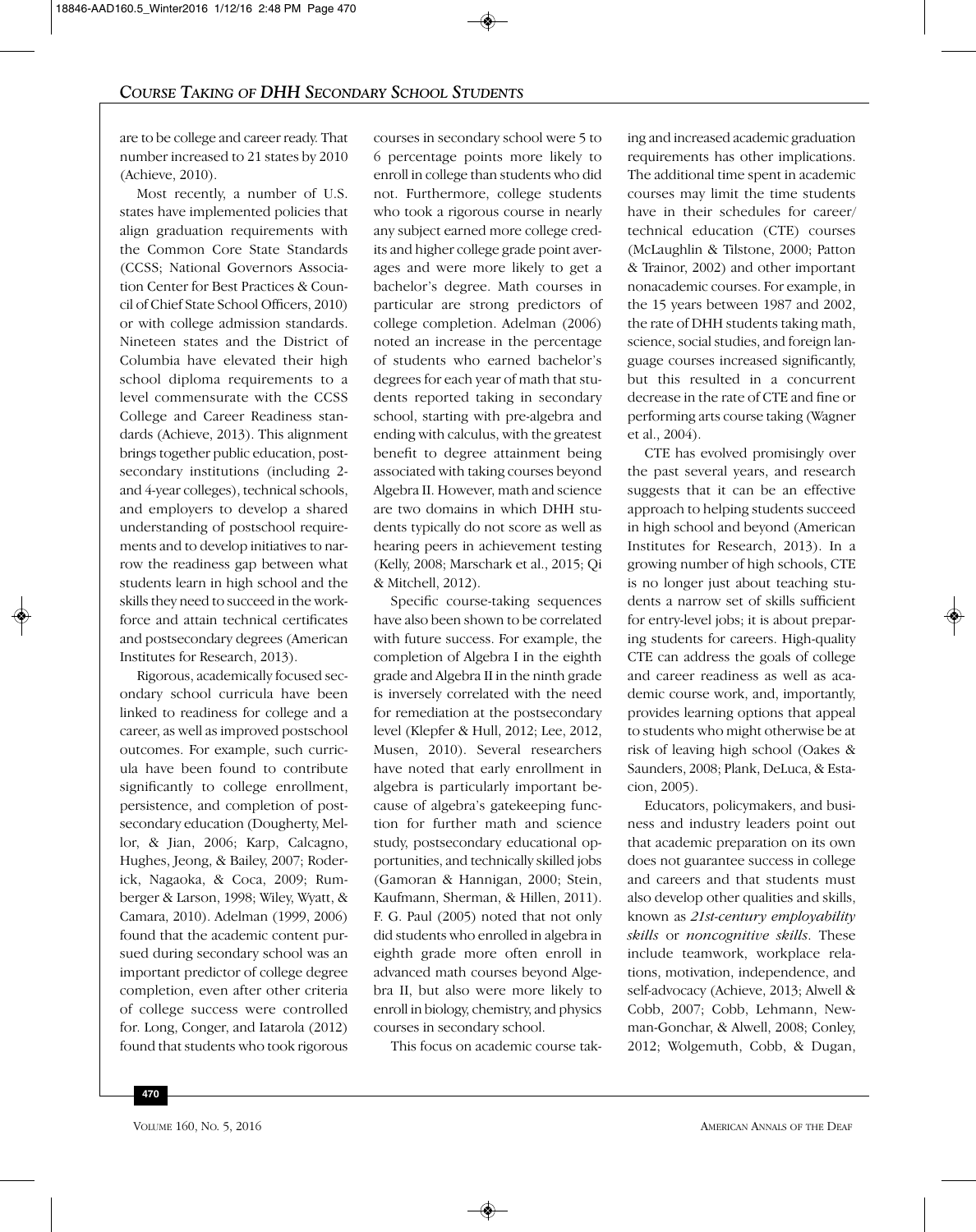2006). The development of noncognitive skills is especially important for DHH students, who may need explicit instruction in some of these skill areas (Albertini, Kelly, & Matchett, 2011). Researchers emphasize the need for DHH students to participate in comprehensive career development programs during the school years to help them acquire and refine good work habits and good learning skills, learn about career opportunities, and make sound career decisions (Bullis, Davis, Bull, & Johnson, 1995; Danek & Busby, 1999; Hoyt, 1994; Luckner, 2002; Szymanski, Lutz, Shahan, & Gala, 2014). Many DHH students have limited experience with work and workrelated activities on which to base informed career and life decisions. This lack of knowledge can lead to occupational stereotyping and limited aspirations (Schroedel, 1991). Integrated, career-focused learning activities may also include approaches for developing decision-making and problem-solving skills, job search skills, employability skills, interviewing skills, and résumé development (Albertini et al., 2011; Danek & Busby, 1999).

# **College and Career Outcomes of DHH Students**

Significant progress has been made in DHH students' postschool outcomes in the last 25 years. Postsecondary education enrollment has improved steadily, suggesting some progress in DHH students' readiness for college entry. In a report comparing the postsecondary school outcomes and experiences of youth with disabilities in 1990 and 2005, Newman, Wagner, Cameto, Knokey, and Shaver (2010) reported significant progress for DHH students: an increase in overall enrollment in postsecondary education from 50% to 73%. This trend has continued, with Newman et al. (2011) reporting that 75% of DHH students continued

to postsecondary education within 8 years of leaving secondary school. Although recent postsecondary enrollment rates for DHH students and their hearing peers are comparable, there is some debate over the graduation rate of DHH individuals. Marschark, Lang, and Albertini reported in 2002 that approximately 35% of DHH students graduated from 2-year programs and about 30% graduated from 4-year programs. By comparison, these students' hearing peers had graduation rates of approximately 40% and 70%, respectively. More recently, however, 53% of DHH students were reported to complete postsecondary school, earning a diploma or certificate from a 2- or 4 year college or a career and technical education school (Newman et al., 2011).

Employment rates for DHH young adults also improved between 1990 and 2005 (Newman et al., 2010). The employment rate for DHH students out of secondary school at the time of the 1990 interviews was 38%; by the time of the 2005 interviews, the rate had increased to 61%. Newman and colleagues (2011) found that by 2009 a large majority of DHH students, 92%, reported that they had been employed at some time since leaving secondary school, and that 57% said they were employed at the time they were interviewed. DHH young adults who had been out of secondary school for up to 8 years, however, worked significantly fewer hours on average than their same-age peers in the general population (31 hours vs. 37 hours per week) and were less likely than their peers to receive health insurance from their employer (40% vs. 56%; Newman et al., 2011).

Despite promising trends, the persistent underemployment of DHH adults and their low postsecondary education completion rates suggest that much work remains to be done to prepare DHH students for college and careers. This is a critically important yet challenging charge. It requires that DHH students be offered and be able to take advantage of opportunities to learn—opportunities to acquire the knowledge, skills, and competencies to complete secondary school, earn a diploma, get access to postsecondary education, and/or secure a job with a sustaining wage offering pathways to advancement. Yet little is known nationally about the academic and career course-taking experiences of DHH secondary students that open doors to those opportunities.

# **Method**

The study reported here used a national database of secondary schoolage DHH students, the National Longitudinal Transition Study–2, to examine DHH students' course taking and how it varied by type of secondary school and instructional setting. NLTS2 is the largest dataset available for examination of the experiences of secondary school DHH students, and the only one that provides the basis to do so nationally.

# **Data Sources and Analytic Methodology**

NLTS2 was conducted by SRI International for the U.S. Department of Education.1 The NLTS2 sample included DHH students who met the following criteria as of December 1, 2000: age 13–16 years, enrolled in grade 7 or above, and identified by their school district as receiving special education services for a primary disability of "hearing impairment."2 The NLTS2 sampling procedures involved first drawing a random sample of school districts that served students in the eligible age range stratified by region, the size of the local education authority (i.e., student enrollment), and community wealth. The second sampling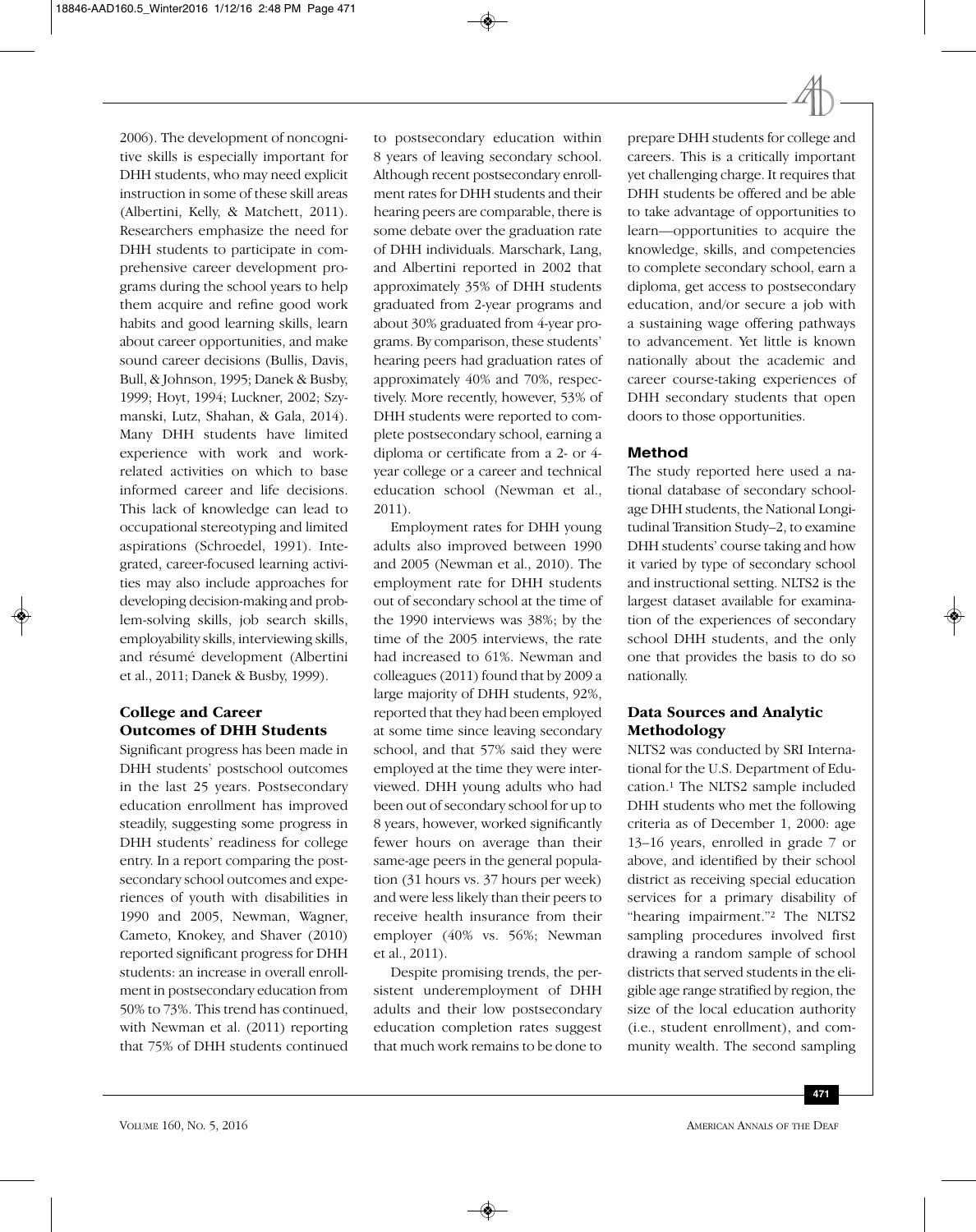stage entailed randomly selecting students receiving special education in each of the 12 special education disability categories from the rosters of participating local education authorities or special schools. Data were collected in five waves beginning in 2001 and ending in 2009, yielding a nationally representative sample of more than 11,000 secondary school–age students satisfying the criteria, including approximately 1,000 DHH students. Sample selection, sample attrition, and representativeness were more fully described by SRI International (2000) and Javitz and Wagner (2005). Analyses were weighted to yield estimates that generalized to the national population of DHH students in the NLTS2 age range receiving special education services under the federal hearing impairment category within the NLTS2 time frame. Weights were computed taking into account the various youth and school characteristics used as stratifying variables in the sampling and nonresponse in those strata. Data for this investigation were drawn primarily from secondary school transcripts collected after students' exit from secondary school. Transcripts were obtained for 60% of the eligible DHH sample. To reduce nonresponse bias in analyses of transcript data, transcript weights were modified based on nonresponse analyses. Further details on the weighting strategy can be found in Newman et al. (2011).

To provide a comprehensive description of course taking across a student's time in secondary school, the analyses were based only on completed transcripts. A transcript was considered to be complete if it included information indicating that the student had graduated, aged out, or dropped out, and included complete information for all the grading periods the student had been in secondary school. Final transcripts were collected between 2002 and 2009, with the majority of students having completed secondary school by 2004. Transcript courses were coded with the Classification of Secondary School Courses codes used by the U.S. Department of Education, National Center for Education Statistics (NCES), for its High School Transcript Study (2002). Credits are expressed here as Carnegie units. A Carnegie unit is a standard of measurement used for secondary education that represents the completion of a course that meets for one period a day of at least 40 minutes for 1 academic year.3 Information about school type came from NLTS2-administered parent interviews and surveys conducted during the period the student was in secondary school.

The analyses of approximately 610 DHH students involved descriptive statistics (e.g., percentages and means) and bivariate relationships (i.e., cross tabulations), excluding cases with missing values. In the tables accompanying the present article, a standard error is presented for each mean and percentage. When reporting the average and total number of credits earned, both overall and by subject area, we counted courses with zero credits (because of a failing course grade or because they were non–credit-bearing course) as zero credits. All statistics were weighted to be representative of the larger population of secondary school– age DHH students identified for special education services under the hearing impairment category; no imputation of missing values was conducted. (The rate of missing values ranged from 1% to 3%.) Comparisons between DHH students and students in the general population and DHH students in the different types of secondary schools were conducted using two-sample *t* tests with unequal variances.

Comparison data were taken from

the NCES Education Longitudinal Study of 2002 (ELS:2002), High School Transcript Study. ELS:2002 included a nationally representative sample of approximately 16,200 youths who were sophomores in secondary school in 2002. In late 2004 and early 2005, about 6 months to 1 year after most of the students had completed secondary school, transcripts were collected from all their secondary schools.

## **Types of School Settings for DHH Students**

To examine the secondary school experiences of DHH students attending different types of schools, we grouped students into three categories:

- Those who had attended regular secondary schools, that is, the types of schools serving a wide variety of students, as well as magnet, charter, alternative, and vocational schools. Students who attended these types of schools across all waves of data collection while they were still in secondary school, according to parent or student report, were included in this category.4
- Those who had attended special secondary school only, including schools serving only students with disabilities (e.g., schools for the deaf). Students who attended special schools across all waves of data collection while they were still in secondary school, according to parent or student report, were included in this category.
- Those who had attended both types of secondary schools over time, with approximately equal percentages transferring from a regular school to a special school and from a special school to a regular school.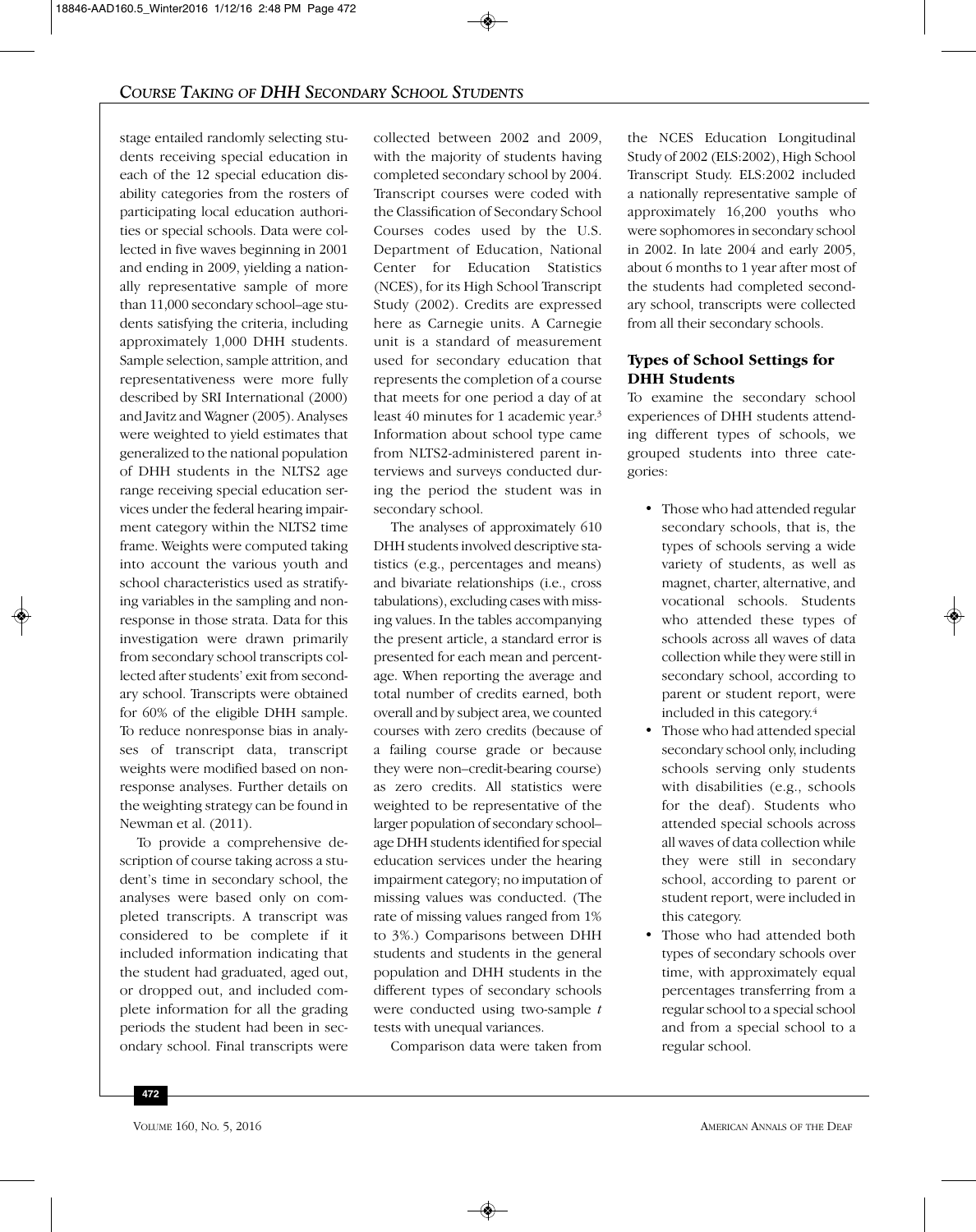Students in nonschool settings such as a hospital, home school, or juvenile justice facility were excluded from the analyses (0.2% of secondary school– age DHH students). Among students in the analysis sample, 78% attended regular schools only, 14% attended special schools only, and 8% attended both types of schools over time. Students in all three types of school settings were included in the overall findings, but findings by school type are presented for those who had been in regular secondary or special secondary schools only.

Among DHH students in the sample there were some demographic and disability differences based on type of schools attended. Students who attended regular secondary schools did not differ from those who attended special secondary schools on the basis of individual, demographic, or family characteristics (Shaver et al., 2014). However, students attending both types of school over time were more likely to be Hispanic and were less likely than those who attended regular secondary schools to live in two-parent households (Shaver et al., 2014). DHH students in regular secondary schools

were more likely to be reported to be hard of hearing than students in special secondary schools or those who attended both types of schools. Conversely, those students who attended special secondary schools or both types of schools were more likely to be reported as deaf (Shaver et al., 2014). Parent-reported level of hearing loss was much greater among students who attended special schools or those who attended both types of schools than among those in regular schools. The parents of students in regular secondary schools were more likely than those in special secondary schools to report additional disabilities. However, whether students had multiple disabilities or a diagnosis of any particular disability or condition as an additional disability, or whether students had a health problem, did not vary by school type (Shaver et al., 2014).

# **Results**

## **Overview of Course Credits Earned in Secondary Schools**

Overall, DHH students earned an average of 25.9 credits; by comparison, students in the general population earned an average of 24.2 ( $p < .05$ ; Table 1). The majority of credits DHH students earned were in academic courses (15.5), with the total not being significantly different from the number earned by the general population (15.1). DHH students, however, earned more credits in vocational courses and other courses than their peers in the general population (4.7 vs. 3.1, and 5.7 vs.  $4.9, p < .001$  for both comparisons). The average number of credits earned overall in secondary school courses did not differ between DHH students who attended regular schools only and those who attended special schools only. In addition, the average number of credits earned in academic courses and other secondary school courses (nonvocational/nonacademic) was not significantly different by type of secondary school attended. However, DHH students who attended special schools earned more vocational credits than DHH students in regular schools  $(5.7 \text{ vs. } 4.5, p < .05).$ 

## **Credits Earned in Academic Courses**

Academic credits accounted for a smaller proportion of overall credits for DHH students than for their peers in the general population (59.7% vs.

#### **Table 1**

Overview of Credits Earned by Deaf and Hard of Hearing (DHH) Students in Grades 9–12, by School Type

|                           |                    |           |          |           |      | <b>DHH</b> students<br>Secondary school type |        |                      |  |  |
|---------------------------|--------------------|-----------|----------|-----------|------|----------------------------------------------|--------|----------------------|--|--|
|                           | General population |           |          | Overall   |      | Special schools only                         |        | Regular schools only |  |  |
|                           | M                  | <b>SE</b> | М        | <b>SE</b> | M    | <b>SE</b>                                    | M      | SE                   |  |  |
| <b>Total credits</b>      | 24.2               | 0.05      | $25.9*$  | 0.63      | 26.5 | 0.69                                         | 25.6   | 0.79                 |  |  |
| Academic courses          | 15.1               | 0.04      | 15.5     | 0.35      | 15.6 | 0.44                                         | 15.4   | 0.43                 |  |  |
| <b>Vocational courses</b> | 3.1                | 0.02      | $4.7***$ | 0.30      | 5.7  | 0.50                                         | $4.5*$ | 0.31                 |  |  |
| Other courses             | 4.9                | 0.02      | $5.7***$ | 0.20      | 5.3  | 0.24                                         | 5.8    | 0.26                 |  |  |

*Note*. Students who had attended both special and regular secondary schools are included in the overall findings but are not addressed as a separate group. Means are weighted population estimates based on approximately 610 students in NLTS2 and 14,800 students in ELS:2002. Significant *t*-test comparisons between DHH students and general population students are indicated as part of overall DHH student means. Significant school-type comparisons are indicated with regular school DHH student means.

The data sources are U.S. Department of Education, Institute of Education Sciences, National Center for Special Education Research, National Longitudinal Transition Study-2 (NLTS2), transcript data collection, 2002–2009; U.S. Department of Education, National Center for Education Statistics, Education Longitudinal Study of 2002 (ELS:2002), High School Transcript Study.

 $*$   $p$  < .05. \*\*\*  $p$  < .001.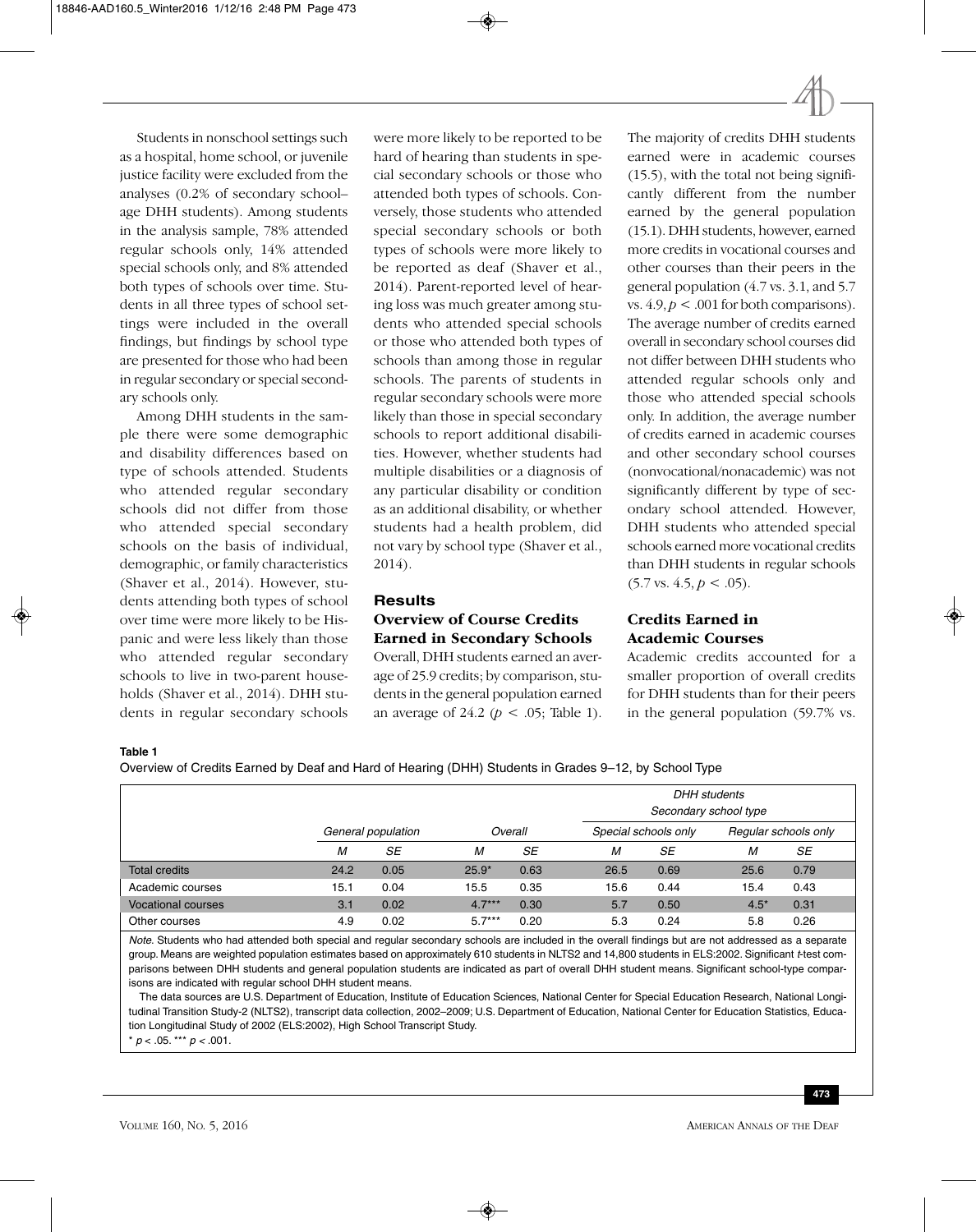#### **Table 2**

Academic Course Taking of Deaf and Hard of Hearing (DHH) Students in Grades 9–12, by School Type

|                                   |                    |           |           |           |       | DHH students          |          |                      |  |  |
|-----------------------------------|--------------------|-----------|-----------|-----------|-------|-----------------------|----------|----------------------|--|--|
|                                   |                    |           |           |           |       | Secondary school type |          |                      |  |  |
|                                   | General population |           | Overall   |           |       | Special schools only  |          | Regular schools only |  |  |
|                                   | % (M)              | <b>SE</b> | % (M)     | <b>SE</b> | % (M) | <b>SE</b>             | % (M)    | SE                   |  |  |
| Percentage of courses             |                    |           |           |           |       |                       |          |                      |  |  |
| that were academic                | 66.4               | 0.01      | $59.7***$ | 1.0       | 58.0  | 1.33                  | 60.0     | 1.01                 |  |  |
| Average number of credits earned: |                    |           |           |           |       |                       |          |                      |  |  |
| English                           | 4.1                | 0.01      | $5.0***$  | 0.14      | 6.6   | 0.29                  | $4.6***$ | 0.14                 |  |  |
| Math                              | 3.4                | 0.01      | 3.4       | 0.09      | 3.5   | 0.18                  | 3.4      | 0.09                 |  |  |
| Basic math                        | 0.5                | 0.01      | $1.7***$  | 0.13      | 2.5   | 0.24                  | $1.6***$ | 0.14                 |  |  |
| Midlevel math                     | 2.0                | 0.01      | $1.5***$  | 0.09      | 1.0   | 0.18                  | $1.6***$ | 0.11                 |  |  |
| Advanced math                     | 1.8                | 0.01      | $0.2***$  | 0.04      | 0.0   | 0.03                  | 0.2      | 0.05                 |  |  |
| Science                           | 3.0                | 0.01      | $2.8*$    | 0.09      | 2.4   | 0.21                  | $2.9*$   | 0.12                 |  |  |
| Social studies                    | 3.8                | 0.01      | $3.4***$  | 0.12      | 2.8   | 0.21                  | $3.5***$ | 0.13                 |  |  |
| Foreign language                  | 1.8                | 0.01      | $0.9***$  | 0.09      | 0.3   | 0.11                  | $1.0***$ | 0.11                 |  |  |

*Note*. Students who had attended both special and regular schools are included in the overall findings but are not addressed as a separate group. Numbers are weighted population estimates based on approximately 610 students in NLTS2 and 14,800 students in ELS:2002. Significant *t*-test comparisons between DHH students and general population students are indicated as part of overall DHH student means. Significant school-type comparisons are indicated with regular school DHH student means.

The data sources are U.S. Department of Education, Institute of Education Sciences, National Center for Special Education Research, National Longitudinal Transition Study–2 (NLTS2), transcript data collection, 2002–2009; U.S. Department of Education, National Center for Education Statistics, Education Longitudinal Study of 2002 (ELS:2002), High School Transcript Study. \* *p* < .05. \*\* *p <* .001.

66.4%,  $p < .001$ ; Table 2). There also were significant differences between DHH students and students in the general population in the average number of credits earned in specific types of academic courses. DHH students earned, on average, more credits in English than their peers in the general population (5.0 vs. 4.1, respectively,  $p < .001$ ). However, DHH students earned, on average, fewer credits than students in the general population in science (2.8 vs. 3.0, *p <* .05), social studies (3.4 vs. 3.8, *p <* .001), and foreign language (0.9 vs. 1.8,  $p < .001$ ). The overall average number of math credits did not differ between DHH students and students in the general population, but the types of math courses differed. DHH students earned more basic math credits (e.g., consumer, basic, general, or remedial math) than their peers in the general population (1.7 vs.  $0.5, p \leq$ 

.001). Conversely, they earned on average fewer credits in midlevel math courses (e.g., algebra and geometry) and advanced math courses (e.g., algebra/trigonometry, precalculus, statistics) than students in the general population (1.5 vs. 2.0 and 0.2 vs. 1.8, respectively,  $p < .001$  for both sets of comparisons).

The percentage of overall credits earned in academic courses did not differ by the type of secondary school attended. However, there were differences in the average number of credits earned in courses in different disciplines. DHH students who attended special schools earned, on average, more credits in English than those in regular schools (6.6 vs. 4.6, *p <* .001). They earned fewer credits in science  $(2.4 \text{ vs. } 2.9, p < .05)$ , social studies  $(2.8$ vs.  $3.5, p < .01$ ), and foreign language  $(0.3 \text{ vs. } 1.0, p < .01)$  than those in regular schools.

# **Credits Earned in Vocational Courses**

DHH students earned a greater proportion of their overall credits in vocational courses than students in the general population (17.7% vs. 13.9 %,  $p < .001$ ; Table 3). In addition, DHH students earned more credits in each of the three types of vocational courses than students in the general population: prevocational (0.9 vs. 0.5, *p <* .001), occupational vocational (3.5 vs. 2.6, *p <* .001), and work study/cooperative education courses  $(0.4 \text{ vs. } 0.1, p < .001).$ 

The percentage of credits earned in vocational courses also differed somewhat by type of secondary school attended. Vocational courses accounted for a higher proportion of overall credits for DHH students in special schools than for those in regular schools (20.8% vs.16.8%, *p <* .05). DHH students in special schools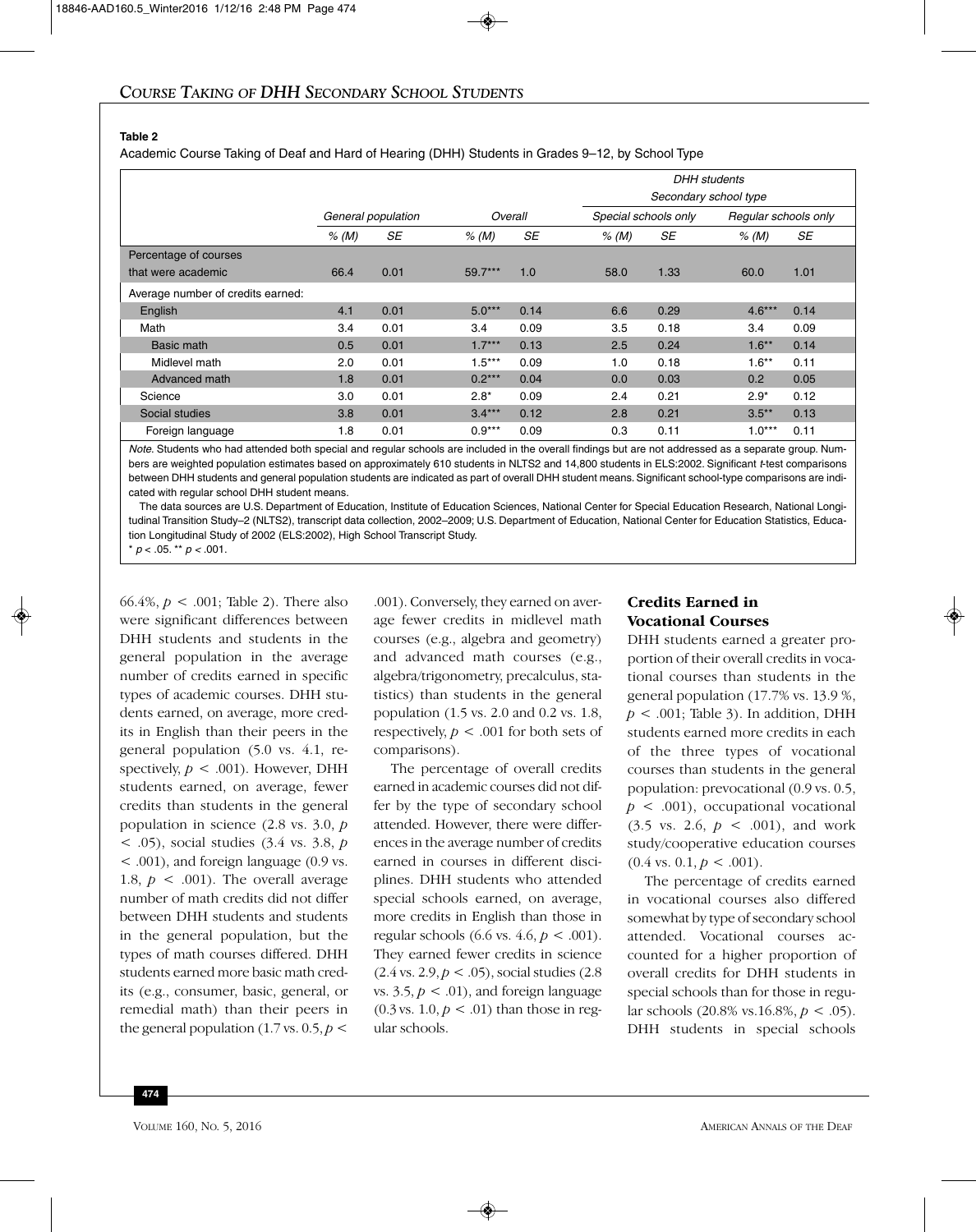#### **Table 3**

Vocational Course Taking of Deaf and Hard of Hearing (DHH) Students in Grades 9–12, by School Type

|                                   |                    |           |           |           | DHH students          |           |                      |      |  |
|-----------------------------------|--------------------|-----------|-----------|-----------|-----------------------|-----------|----------------------|------|--|
|                                   |                    |           |           |           | Secondary school type |           |                      |      |  |
|                                   | General population |           | Overall   |           | Special schools only  |           | Regular schools only |      |  |
|                                   | % (M)              | <b>SE</b> | $\%$ (M)  | <b>SE</b> | $\%$ (M)              | <b>SE</b> | % (M)                | SE   |  |
| Percentage of credits earned      |                    |           |           |           |                       |           |                      |      |  |
| in vocational courses             | 13.9               | 0.01      | $17.7***$ | 1.00      | 20.8                  | 1.60      | $16.8*$              | 1.00 |  |
| Average number of credits earned: |                    |           |           |           |                       |           |                      |      |  |
| Prevocational courses             | 0.5                | 0.01      | $0.9***$  | 0.10      | 1.0                   | 0.13      | 0.8                  | 0.13 |  |
| Occupational vocational courses   | 2.6                | 0.02      | $3.5***$  | 0.27      | 3.8                   | 0.47      | 3.4                  | 0.29 |  |
| Work study/cooperative            |                    |           |           |           |                       |           |                      |      |  |
| education courses                 | 0.1                | 0.01      | $0.4***$  | 0.06      | 0.9                   | 0.21      | $0.2***$             | 0.06 |  |

*Note*. Students who had attended both special and regular schools are included in the overall findings but are not addressed as a separate group. Numbers are weighted population estimates based on approximately 610 students in NLTS2 and 14,800 students in ELS:2002. Significant *t*-test comparisons between DHH students and general population students are indicated as part of overall DHH student means. Significant school-type comparisons are indicated with regular school DHH student means.

The data sources are U.S. Department of Education, Institute of Education Sciences, National Center for Special Education Research, National Longitudinal Transition Study–2 (NLTS2), transcript data collection, 2002–2009; U.S. Department of Education, National Center for Education Statistics, Education Longitudinal Study of 2002 (ELS:2002), High School Transcript Study.

\* *p <* .05. *\*\* p* < .01. \*\*\* *p* < .001.

earned, on average, more credits in work study/cooperative education courses than DHH students who attended regular schools (0.9 vs. 0.2,  $p < .01$ ).

## **Credits Earned in Nonacademic/ Nonvocational Courses**

Nonacademic/nonvocational courses are courses such as life skills, learning support, physical education and health, and fine and performing arts. These types of courses accounted for a greater proportion of overall course credits for DHH students than for students in the general population (22.6% vs. 20.7%, *p* < .01; Table 4). DHH students also earned more credits than their peers in the general population in life skills courses (1.6 vs. 1.0, *p <* .001) and learning support classes  $(0.7 \text{ vs. } 0.3, p \leq .001).$ 

The average numbers of credits DHH students earned in specific types of nonacademic/nonvocational courses also varied by secondary school type. DHH students who attended special

schools only earned more life skills credits  $(2.2 \text{ vs. } 1.4, p < .01)$  but fewer credits in learning support courses (0.4 vs. 0.8,  $p < .05$ ) than students who attended only regular schools.

# **Credits Earned by DHH Students in Regular Secondary Schools, by Instructional Settings**

DHH students attending regular schools may spend part of their school days in special education classrooms or resource rooms rather than regular general education classrooms. In the present section, we focus specifically on students who attended regular secondary schools only, comparing credits earned in special classrooms (including resource rooms) and general education classrooms. DHH students who attended regular secondary schools earned 79.0% of their overall credits in general education classrooms and 20.8% in special education classrooms ( $p < .001$ ; Table 5). DHH students in regular schools were more likely to take courses in general education classrooms than in special education classrooms across course types. They earned 76.4% of their overall academic credits, 87.9% of their vocational credits, and 82.6% of their nonacademic, nonvocational credits in general education classrooms, compared with 23.4%, 12.1%, and 16.6%, respectively, earned in special education classrooms ( $p < .001$  for all comparisons).

The proportion of credits earned in academic courses taken in general education classrooms ranged from 72.9% for English courses to 94.7% for foreign language courses ( $p < .001$  for all comparisons with courses taken in special education classrooms). The proportion of vocational credits earned in general education classrooms ranged from 75.4% for prevocational courses to 93.0% for occupation-specific courses  $(p \lt 0.001$  for all comparisons with courses taken in special education classrooms). Among nonacademic, nonvocational courses, fine and performing arts, physical education and health, and life skills credits were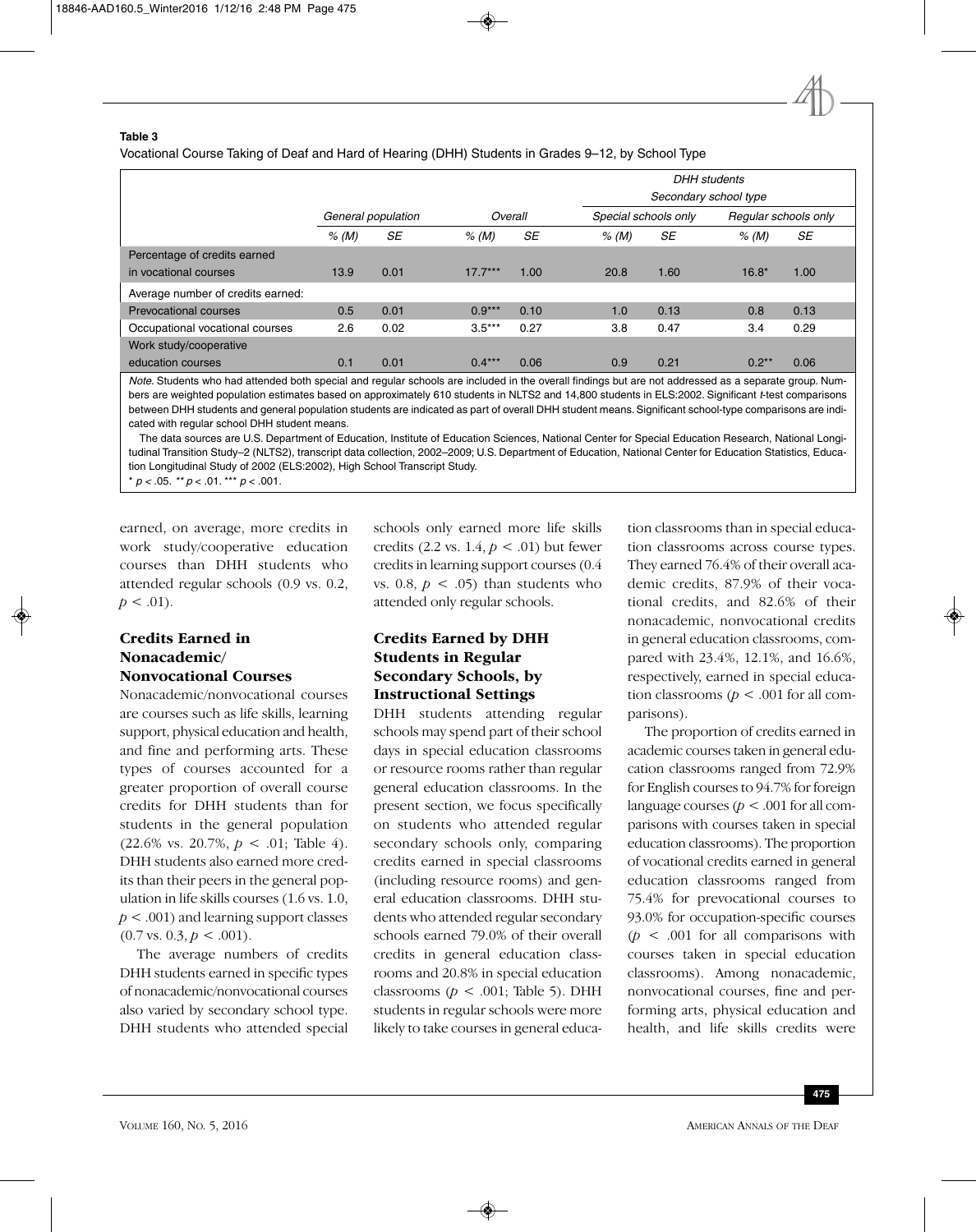#### **Table 4**

Nonacademic, Nonvocational Course Taking of Deaf and Hard of Hearing (DHH) Students in Grades 9–12, by School Type

|                               |                    |           |           |           | DHH students          |           |                      |      |  |
|-------------------------------|--------------------|-----------|-----------|-----------|-----------------------|-----------|----------------------|------|--|
|                               |                    |           |           |           | Secondary school type |           |                      |      |  |
|                               | General population |           | Overall   |           | Special schools only  |           | Regular schools only |      |  |
|                               | % (M)              | <b>SE</b> | % (M)     | <b>SE</b> | % (M)                 | <b>SE</b> | % (M)                | SE   |  |
| Percentage of credits         |                    |           |           |           |                       |           |                      |      |  |
| earned in nonacademic.        |                    |           |           |           |                       |           |                      |      |  |
| nonvocational courses         | 20.7               | 0.01      | $22.6***$ | 0.61      | 21.2                  | 1.39      | 23.0                 | 0.78 |  |
| Average credits earned in:    |                    |           |           |           |                       |           |                      |      |  |
| Life skills                   | 1.0                | 0.01      | $1.6***$  | 0.11      | 2.2                   | 0.27      | $1.4***$             | 0.14 |  |
| Learning support              | 0.3                | 0.01      | $0.7***$  | 0.11      | 0.4                   | 0.09      | $0.8*$               | 0.13 |  |
| Physical education and health | 1.6                | 0.01      | 1.7       | 0.09      | 1.4                   | 0.16      | 1.8                  | 0.10 |  |
| Fine and performing arts      | 1.8                | 0.02      | 1.5       | 0.14      | 1.0                   | 0.26      | 1.6                  | 0.17 |  |

*Note*. Students who had attended both special and regular schools are included in the overall findings but are not addressed as a separate group. Numbers are weighted population estimates based on approximately 610 students in NLTS2 and 14,800 students in ELS:2002. Significant *t*-test comparisons between DHH students and general population students are indicated as part of overall DHH student means. Significant school-type comparisons are indicated with regular school DHH student means.

The data sources are U.S. Department of Education, Institute of Education Sciences, National Center for Special Education Research, National Longitudinal Transition Study–2 (NLTS2), transcript data collection, 2002–2009; U.S. Department of Education, National Center for Education Statistics, Education Longitudinal Study of 2002 (ELS:2002), High School Transcript Study.

\* *p* < .05. \*\* *p* < .01. \*\*\* *p* < .001.

#### **Table 5**

Credits Earned in Course Content Areas by Deaf and Hard of Hearing (DHH) Students in Regular Schools, by Instructional Setting

|                                                                     | General education |           | Special education |           |
|---------------------------------------------------------------------|-------------------|-----------|-------------------|-----------|
|                                                                     | $N\frac{9}{6}$    | <b>SE</b> | $N\frac{9}{6}$    | <b>SE</b> |
| Average number of credits earned (380)                              | 20.7              | 0.87      | $4.9***$          | 0.4       |
| Average percentage of credits earned (380)                          | 79.0              | 1.49      | $20.8***$         | 1.49      |
| Percentage of credits earned by students who had earned credits in: |                   |           |                   |           |
| Academic courses                                                    |                   |           |                   |           |
| Overall (380)                                                       | 76.4              | 2.29      | $23.6***$         | 2.29      |
| English (370)                                                       | 72.9              | 2.73      | $27.2***$         | 2.73      |
| Math (370)                                                          | 77.2              | 3.12      | $22.8***$         | 3.17      |
| Science (360)                                                       | 83.2              | 2.31      | $16.8***$         | 2.31      |
| Social studies (370)                                                | 79.6              | 2.66      | $20.4***$         | 2.66      |
| Foreign language (180)                                              | 94.7              | 2.68      | $5.3***$          | 2.68      |
| Vocational courses                                                  |                   |           |                   |           |
| Overall (360)                                                       | 87.9              | 1.80      | $12.1***$         | 1.80      |
| Prevocational courses (160)                                         | 75.4              | 5.07      | $24.2***$         | 5.07      |
| Occupation-specific courses (340)                                   | 93.0              | 1.84      | $7.0***$          | 1.8       |
| Work study or cooperative education (40)                            | 62.9              | 10.38     | 37.1              | 10.37     |
| Nonacademic, nonvocational courses                                  |                   |           |                   |           |
| Overall (380)                                                       | 82.6              | 1.81      | $17.4***$         | 1.81      |
| Physical education and health courses (350)                         | 94.4              | 1.51      | $5.6***$          | 1.51      |
| Learning support courses (150)                                      | 28.1              | 6.62      | $72.0***$         | 6.62      |
| Life skills courses (330)                                           | 83.4              | 2.89      | $16.6***$         | 2.89      |
| Fine and performing arts courses (300)                              | 96.7              | 1.30      | $3.3***$          | 1.30      |

*Note.* Percentages are weighted population estimates derived from analyses in which the total sample ranged across types of courses from approximately 40 (work study or cooperative education) to 380 (academic courses overall), representing the percentage of students enrolled in the course type who took the course(s) in a general education or a special education setting. Students attending special schools such as schools for the deaf are not included in these analyses.

The data source is U.S. Department of Education, Institute of Education Sciences, National Center for Special Education Research, National Longitudinal Transition Study–2 (NLTS2), transcript data collection, 2002–2009.

\*\*\*  $p < .001$ .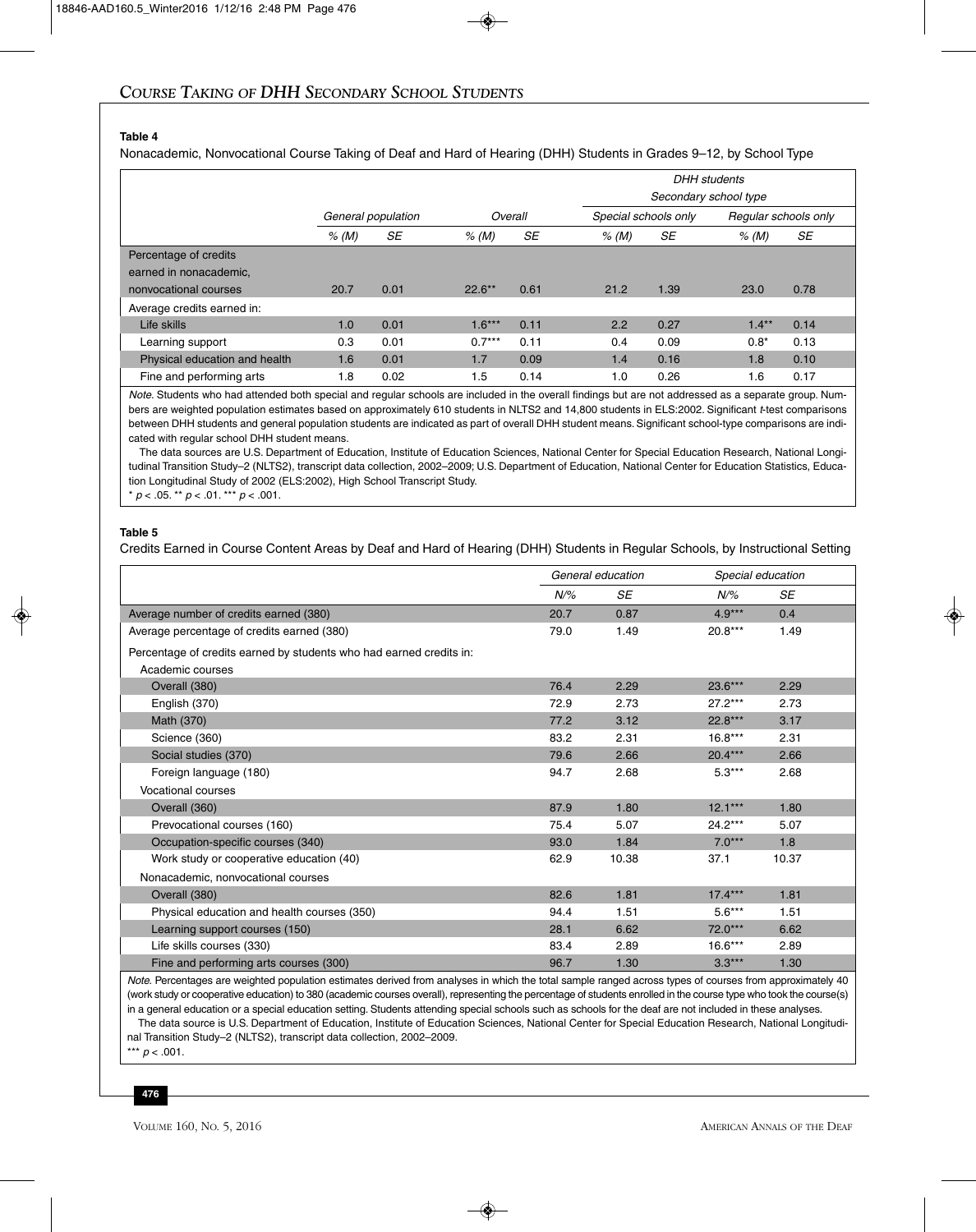earned primarily in general education classrooms (96.7%, 94.4%, and 83.4% respectively), whereas the majority of learning support credits (72.0%) were earned in special education classrooms  $(p < .001$  for all comparisons).

## **Discussion**

As schools work to raise the number of students who leave secondary school ready for college and career by increasing both the number of academic courses required and the overall rigor of the curriculum, they must ensure that students with disabilities, including DHH students, are not left behind. They can do this by equipping such students with the academic knowledge and noncognitive skills to fulfill their individual potential, compete with other workers, and lead full and independent lives. The present study, drawing on data from NLTS2, was designed to focus on DHH students' college and career readiness by investigating their opportunities to acquire college and career skills, operationalized in this study as courses taken in secondary school. We examined how DHH students' course taking compared with that of their peers in the general population, how it varied by type of secondary school, and how it varied by instructional setting for DHH students educated in regular schools.

The findings revealed that although DHH students earned more credits overall than their peers in the general population, both groups earned a similar number of credits in academic courses. Where they differed was in their other course taking. DHH students took more vocational and other nonacademic courses than students in the general secondary school population. DHH students in special schools took more vocational and other nonacademic courses than DHH students in regular schools or than peers in the general population. While we do not

imply that taking CTE courses diminishes DHH students' chances of acquiring skills necessary to enter productive careers, these differences between DHH students and students in the general population do require further investigation. The focus of other nonacademic courses differed by type of school; DHH students in special schools were more likely to take courses on functional life skills, whereas DHH students in regular schools earned more credits in learning support courses. These differences in course taking may reflect the unique learning needs of DHH students placed in each school type (Stinson & Kluwin, 2011); the perceptions of parents, educators, or the students themselves with regard to such needs; or the availability of courses in different educational settings.

DHH students took fewer courses in science, social science, and foreign languages than their peers in the general population. These differences were more pronounced for DHH students in special schools because they took fewer courses in science, social science, and foreign languages than their DHH peers in regular schools and secondary school students in general. As was the case with differences in vocational and nonacademic courses taken, whether these situations resulted from student needs, perceived needs, or simply course availability in the case of special schools remains to be determined. In any case, these differences may place DHH students at a disadvantage compared with their hearing peers when they reach college and the workplace because they most likely will not have the same academic background knowledge. This suggestion is consistent with findings from the study by Marschark et al. (2015), which found that, overall, DHH students scored significantly below peers in the general population on achievement tests in reading comprehension, math, social studies, and science. In addition, DHH students in special schools scored significantly below DHH students in regular schools across all those areas.

We also found evidence that DHH students' academic courses in math lacked the rigor of those taken by hearing peers. Whereas DHH students and students in the general population did not differ significantly in the average number of math credits earned, DHH students earned more credits in basic math than their peers and fewer credits in midlevel math courses such as Algebra I, and even fewer in advanced math courses such as precalculus. Further, the study revealed that, on average, DHH students in special schools earned fewer credits in midlevel and advanced math courses than DHH students in regular schools. It is unclear whether the latter finding reflects different abilities—and thus, course needs—of DHH students in different educational settings or the ability of special schools with relatively small enrollments to provide the same range of courses as regular schools. Given the need for more students to study in the STEM (science, technology, engineering, and math) areas, however, the gap in science and math course taking between DHH students and their peers in the general population is particularly troubling (Lang, 2011). The lack of DHH students' exposure to midlevel and advanced math courses is also of concern in light of the findings of Shaver, Newman, Huang, Yu, and Knokey (2011) regarding DHH students' math achievement as measured by the Woodcock-Johnson III Tests of Achievement (WJ-III). Shaver and colleagues reported that DHH students' mean score on the math calculation subtest and applied problem solving were significantly below the performance of their general population peers.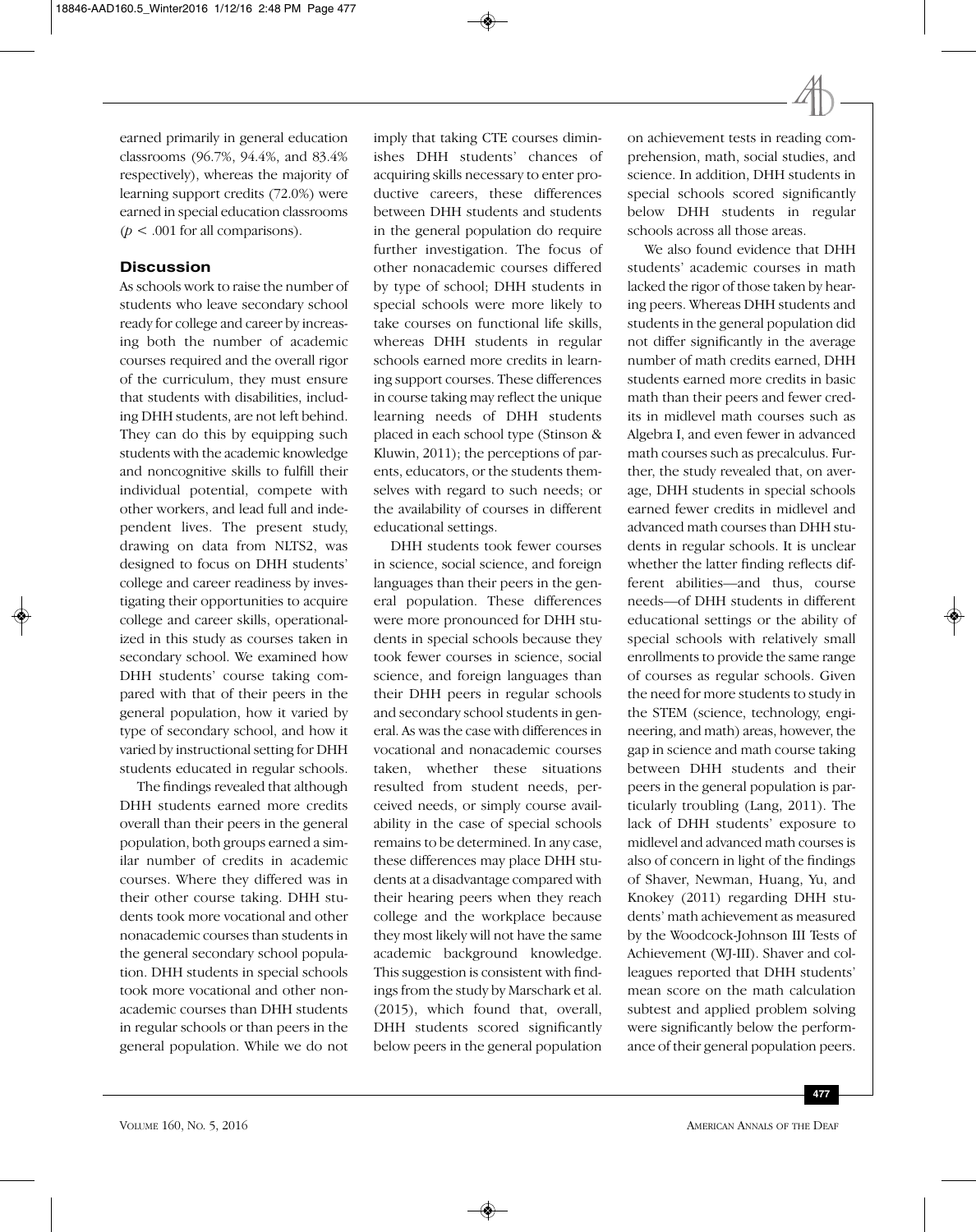The finding that DHH students in regular schools and special schools took more basic math courses during secondary school than their peers in the general population also suggests that DHH students followed a different sequence of math classes, a path that lacked progression through the content area that is required to be college and career ready. Given that specific course-taking sequences, particularly in math, are correlated with future postsecondary school success (Adelman, 2006), the focus on basic math throughout secondary school has important implications for DHH students' college and career readiness. We did not analyze when in their academic careers DHH students took specific math courses. This is important, given the gatekeeping function of some math courses (e.g., Algebra I) for further math and science study (F. G. Paul, 2005). If DHH students took a gatekeeping math course late in secondary school, they would not have sufficient time to pursue more advanced classes. Pagliaro and Ansell (2002) and Pagliaro and Kritzer (2005) have suggested that teachers in special schools are more reluctant than those in regular schools to provide DHH students with higherlevel math instruction until they are comfortable that these students possess the more basic skills, although DHH students' language skills and teachers' own math backgrounds also are possibly involved (Kelly, Lang, & Pagliaro, 2003; Pagliaro, 1998). Whateverthe reason, the lack of exposure to midlevel and advanced math places DHH students' futures at risk, given the link between rigorous math and success in college and careers.

The findings that DHH students earned fewer credits in science and social studies relative to the general population and that DHH students in regular schools earned more credits in those areas than their DHH peers in

special schools again raises the question of opportunities to learn and academic achievement in these areas. Compared with the 50% of youth in the general population who scored 100 or below, 86% of secondary school DHH students had standard scores in that range on the science and social studies WJ-III subtests (Shaver et al., 2011). The findings concerning DHH students' course taking in English raise questions about the accessibility and quality of the academic content in those courses. Although DHH students in regular schools and special schools in particular earned more credits in English than their general education peers, possibly reflecting greater need (Trezek, Wang, & P. V. Paul, 2011), this intensity does not appear to lead to higher achievement. Shaver and colleagues (2011) reported that compared with the 50% of youth in the general population who scored 100 or below, 87% of DHH secondary school students scored in that range on the passage comprehension subtest and 81% scored in that range on the synonyms/antonyms subtest. The extent to which such findings reflect generalized (if not universal) limitations on DHH students' acquisition of English literacy and/or result from specific language, developmental, and educational factors is a complex subject beyond the scope of the present study (see Knoors & Marschark, 2014, ch. 8; Trezek et al., 2011).

## **Limitations of the Study**

The present study had several limitations, including the age of the data collected. As noted, NLTS2 involved data collection from multiple sources across several waves from 2001 to 2009. The nationally representative sample of more than 11,000 secondary school–age students includes approximately 1,000 DHH students who received special education services in the 2000–2001 school year. It might be suggested that those students may not be fully representative of the current population of DHH students receiving special education services, many of whom are using cochlear implants. Yet the finding by Qi and Mitchell (2012) that the academic achievement of DHH secondary school students has been remarkably consistent over the past 30–40 years suggests that the age of the NLTS2 data may not be an issue. Moreover, recent studies involving secondary school students and college students have not found cochlear implants to be a significant predictor of achievement scores (e.g., Marschark et al., 2015), classroom learning (Convertino, Marschark, Sapere, Sarchet, & Zupan, 2009), or world knowledge (Convertino, Borgna, Marschark, & Durkin, 2014), even if they often are associated with some academic advantages among young DHH children. Data from NLTS2 are one of the few sources of information regarding secondary school experiences and the transition to adult life, and the only such source for a nationally representative sample of DHH students (see Shaver et al., 2014, for discussion). Until more current information or contradictory findings are obtained, the NLTS2 data continue to offer the best available picture of this population.

Another possible limitation is inherent in the changes in academic expectations for all students, including those who receive special education, that have occurred since the final wave of NLTS2 data collection in 2009. The CCSS in math and English-language arts, developed in 2010 by the Council of Chief State School Officers and the National Governors Association Center for Best Practices and adopted by many states, represent the next generation of K–12 standards designed to prepare all students for success in col-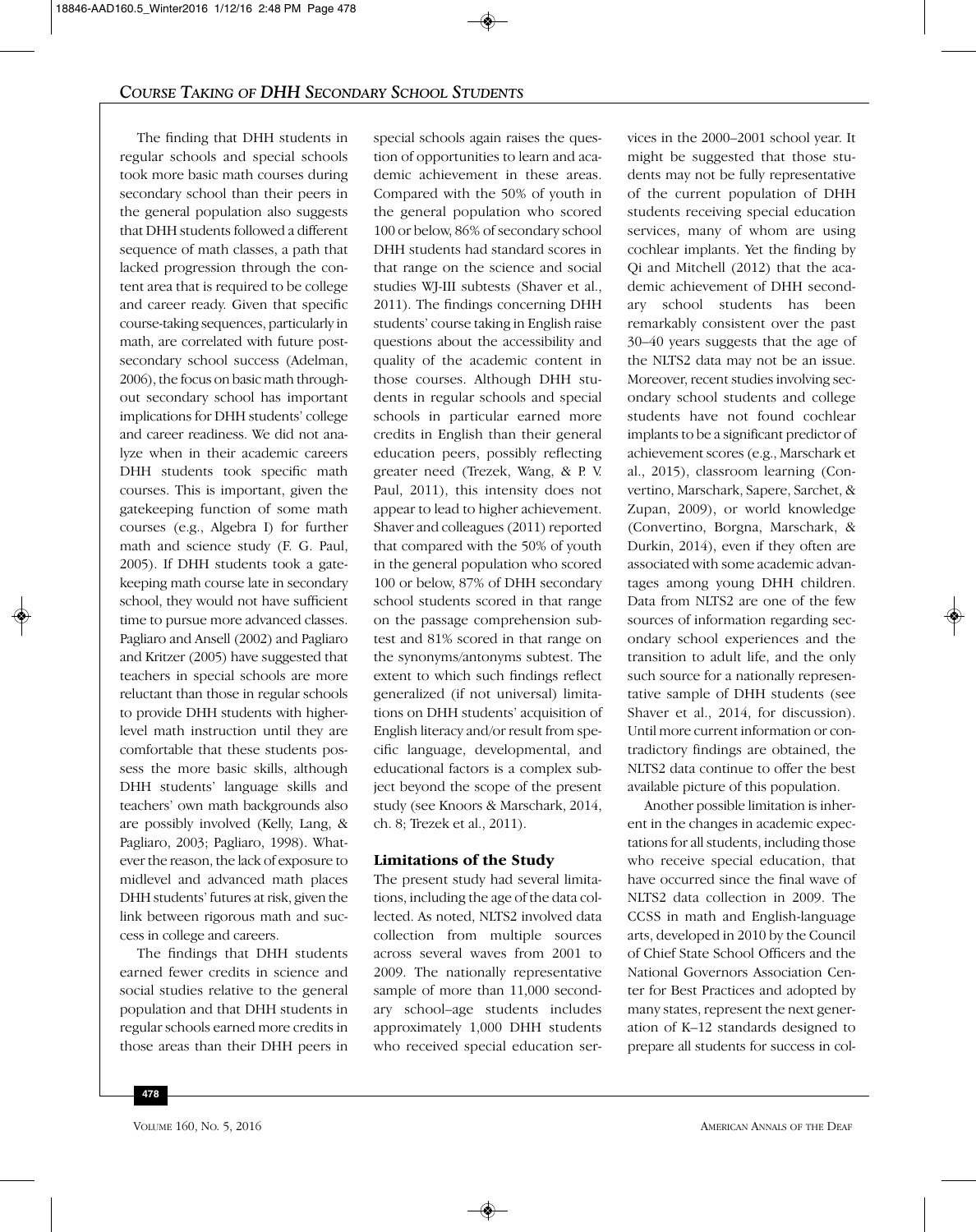lege, careers, and life by the time they graduate from secondary school (Achieve, 2013). Similarly, the Next Generation Science Standards (NGSS), adopted by more than half a dozen states, are designed to improve science instruction for all students from kindergarten to secondary school (Next Generation Science Standards Lead States, 2013). The CCSS and the NGSS demand increased cognitive expectations of all students, including those who struggled to demonstrate mastery even under the previous generation of less cognitively demanding state-specific content standards. Consequently, course-taking patterns may have changed in response to the increased academic rigor of the CCSS and NGSS.

Finally, despite efforts to ensure the gathering of a study population representative of the full population of DHH youth, systematic differences may exist between those who participated in the present study and those who did not. Consequently, the present results may not be fully representative of the entire population of DHH secondary students in the United States. As noted earlier, however, this dataset is the best we have. Moreover, the results of this study and others using NLTS2 data appear fully consistent with recent reports and ongoing studies involving smaller samples of DHH students in the United States and elsewhere, in both special schools and regular schools (Antia, 2015; Knoors & Marschark, 2014). That work includes, in particular, the development and assessment of interventions designed to enhance DHH students' math abilities and studies of relations among math and various cognitive abilities (see Gottardis, Nunes, & Lunt, 2011; Nunes, Barros, Evans, & Burman, 2014; Pagliaro, 2015).

## **Research Implications**

The findings of the present study indicate that DHH students may not have the same access to academic courses as their hearing peers in science, social studies, and foreign languages; often do not have exposure to challenging math courses; and may follow different secondary course-taking patterns in math. More research therefore is needed to examine DHH students' access to courses that promote college and career readiness as well as ways to facilitate uptake of information in those courses for students who may lack the language fluency, content knowledge, and world knowledge of peers in the general population. Specific topics of investigation might include an examination of the math courses DHH students take in each grade in secondary school and how the patterns of course content and outcomes compare with those of their hearing peers. Given the apparent gatekeeping role of algebra, it might also be asked whether DHH students who take Algebra I and other more challenging math courses take them in the same grade as their hearing peers. Perhaps most revealing would be the paired questions of what the postschool outcomes are of DHH students who take midlevel and/or advanced courses compared with those DHH students who do not and what the academic course histories are of DHH individuals who have been successful in college and the workplace.

## **Authors' Note**

The research reported here was supported by the Institute of Education Sciences, U.S. Department of Education, through Grant No. R324Al20188 to SRI International. The opinions expressed are those of the authors and do not represent the views of the Institute or the U.S. Department of Education.

Correspondence concerning this article should be addressed to Katherine Nagle, Center for Education and Human Services, SRI International– WDC, 1100 Wilson Blvd., Suite 2800, Arlington, VA 22209-2268. E-mail: katherine.nagle@sri.com

## **Notes to the Text**

1. Katherine Nagle and Debra Shaver were researchers on NLTS2 and have each authored several chapters for NLTS2 publications. Newman was director of NLTS2 and was involved in all aspects of the study, including development of the overall design, data collection systems, and procedures, and all instrumentation. She has been lead author of multiple NLTS2 publications.

2. Students were sampled under the federal disability category of "hearing impairment." DHH students who were sampled included those who were reported by their parents to have a range of hearing loss from mild to profound. In the present article, we refer to this population as "deaf and hard of hearing" (DHH) students, following the convention used in deaf education and related research following the 1991 joint statement by the World Federation of the Deaf and the International Federation of Hard of Hearing People, rejecting "hearing impairment" in favor of "deaf and hard of hearing."

3. In NLTS2, the number of credits, in Carnegie units, usually was indicated on transcripts. For the courses that did not have them assigned, Carnegie units were based on the scale the school had used and on the duration or intensity of the course. Courses that were not in Carnegie units were converted to the Carnegie standard unit of one period per day per academic year.

4. The NLTS2 database does not contain information about school type for every year of students' enrollment in secondary school. This information is available only for years of data collec-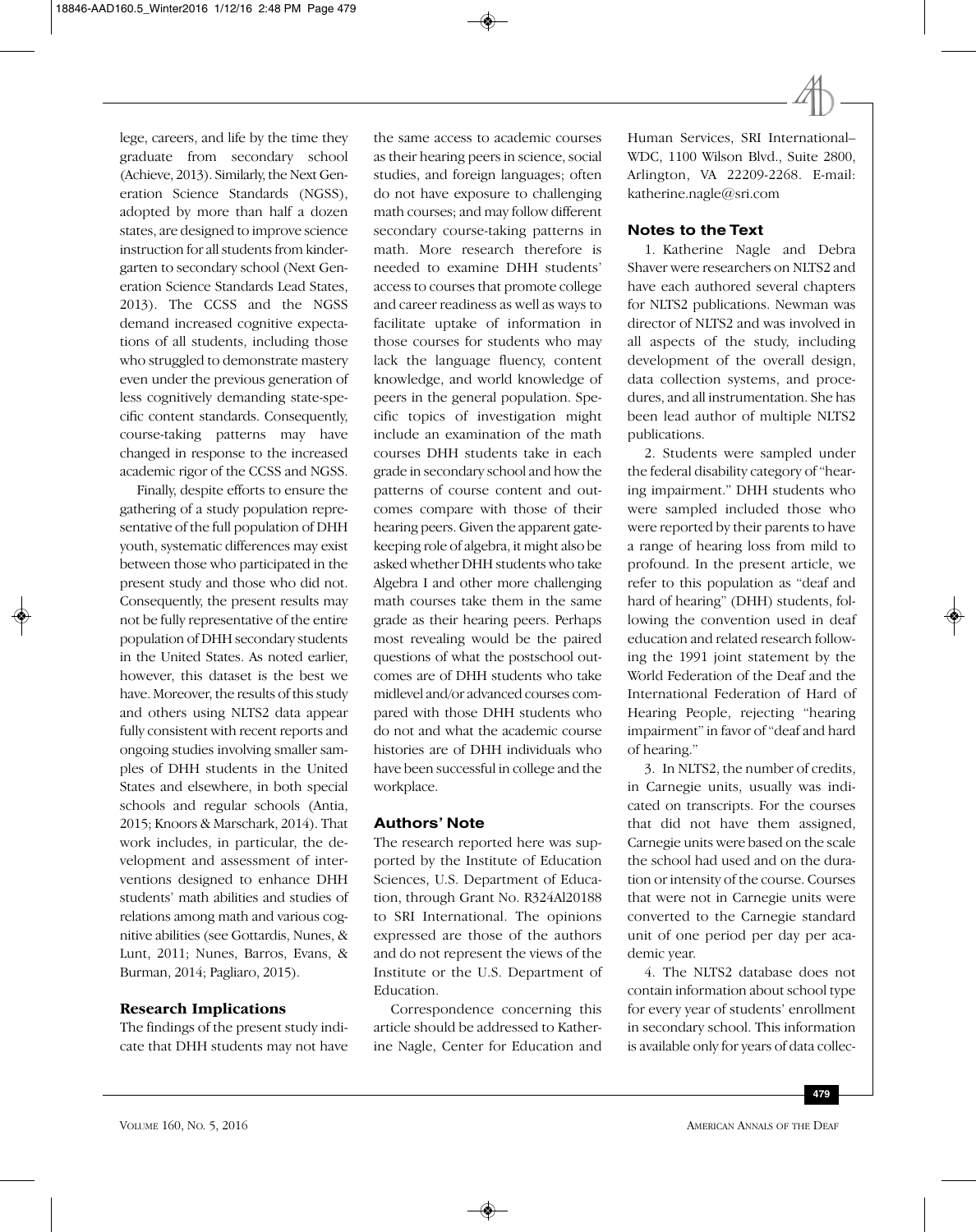tion waves (every other year) for which there was a completed parent or youth interview or survey for youth who were still enrolled in secondary school.

## **References**

- Achieve. (2010). *State college- and career-ready high school graduation requirements.* Retrieved from http://www.achieve.org/files/ 21CCRDiplomaTableMay2010.pdf
- Achieve. (2012). *Closing the expectations gap: Fifty state progress report on the alignment of state K–12 policies and practices with the demands of college and career*. Retrieved from http://www.achieve.org/files/Achieve 201250StateReport.pdf
- Achieve. (2013). *Closing the expectations gap: 2013 annual report on the alignment of state K–12 policies and practices with the demands of college and career*. Retrieved from http://www.achieve.org/files/2013Clos ingtheExpectationsGapReport.pdf
- Achieve & National Association of State Directors of Career and Technical Educational Consortium. (2014). *Making career readiness count*. Retrieved from http://www .achieve.org/files/Achieve-NASDCTEc\_Career \_Readiness.PDF
- ACT. (2004). *Crisis at the core: Preparing all students for college and work*. Iowa City, IA: Author.
- ACT. (2006). *Benefits of a high school core curriculum*. Iowa City, IA: Author.
- ACT. (2007). *Issues in college success: The role of nonacademic factors in college readiness and success*. Retrieved from https://www.act .org/research/policymakers/pdf/nonacademic \_factors.pdf
- ACT.(2012). *The condition of college and career readiness 2012.* Retrieved from http://www .act.org/research-policy/college-career-readi ness-report-2012/
- Adelman, C.(1999). *Answers in the toolbox: Academic intensity, attendance patterns, and bachelor's degree attainment* (Report No. PLLI-1999-8021). Washington, DC: National Institute on Postsecondary Education, Libraries, and Lifelong Learning (ED/OERI).
- Adelman, C. (2006). *The toolbox revisited: Paths to degree completion from high school through college*. Washington, DC: U.S. Department of Education.
- Albertini, J. A., Kelly, R. R., & Matchett, M. K. (2011). Personal factors that influence deaf college students' academic success. *Journal of Deaf Studies and Deaf Education, 17*, 85–101.
- Allen, T. E., & Anderson, M. L. (2010). Deaf students and their classroom communication: An evaluation of higher-order categorical interactions among school and background characteristics. *Journal of Deaf Studies and Deaf Education, 15,* 334–347.
- Alwell, M., & Cobb, B. (2007). *Social/communicative interventions and transition outcomes for youth with disabilities: A systematic review*. Boone, NC, and Fort Collins, CO: Appalachian State University and Colorado State University. Retrieved from National Secondary Transition Technical Assistance Center website: http://www.nst tac.org/sites/default/files/assets/pdf/pdf/socia l\_communications\_skills\_full\_text.pdf
- Alliance for Excellent Education. (2009). *Reinventing the federal role in education: Supporting the goal of college and career readiness for all students*. Retrieved from http://all4ed.org/wp-content/uploads/Policy-BriefReinventingFedRoleEd.pdf
- American Institutes for Research. (2013). *How career and technical education can help students be college and career ready: A primer*. Retrieved from American Youth Policy Forum website: http://www.aypf.org/wpcontent/uploads/2013/04/CCRS-CTE-Primer-2013.pdf
- Antia, S. (2015). Enhancing academic and social outcomes: Balancing individual, family, and school assets and risks for deaf and hardand-hearing students in general education. In H. Knoors & M. Marschark (Eds.), *Educating deaf learners: Creating a global evidence base* (pp. 527–546). New York, NY: Oxford University Press.
- Association for Career and Technical Education. (2010). *What is "career ready"?* Retrieved from http://www.acteonline.org/uploaded-Files/Publications\_and\_Online\_Media/files/C areer\_Readiness\_Paper\_COLOR.pdf
- Bernanke, B. (2007, September 24). *Education and economic competitiveness* [Speech to the U.S. Chamber Education and Workforce Summit, Washington, DC]. Retrieved from Federal Reserve System website: http://www.federalreserve.gov/newsevents/s peech/bernanke20070924a.htm
- Blanchfield, B. B., Feldman, J. J., Dunbar, J. L., & Gardner, E. N. (2001). The severely to profoundly hearing-impaired population in the United States: Prevalence estimates and demographics. *Journal of the American Academy of Audiology, 12*, 183–189.
- Buddin, R., & Croft, M. (2014). *Do stricter high school graduation requirements improve college readiness?* (ACT Working Paper No. 2014-1). Retrieved from ACT website: https:// www.act.org/research/papers /pdf/wp-2014 -1.pdf
- Bullis, M., Davis, C., Bull, B., & Johnson, B. (1995). Transition achievement among young adults with deafness: What variables relate to success? *Rehabilitation Counseling Bulleti, 39*, 130–150.
- Business Roundtable. (n.d.). *Working to close the skills gap*. Retrieved from http://businessroundtable.org/closingtheskillsgap
- Career Readiness Partner Council. (n.d.). *Building blocks for changes: What it means to be*

*career ready*. Retrieved from http://career readynow.org/docs/CRPC\_4pagerB.pdf

- Carnevale, A. P., Smith, N., & Strohl, J. (2010). *Help wanted: Projections of jobs and education requirementsthrough 2018.* Washington, DC: Center on Education and the Workforce, Georgetown University.
- Clarcq, J. R., & Walter, G. G. (1998). Supplemental Security Income payments made to young adults who are deaf and hard of hearing. *Journal of the American Deafness and Rehabilitation Association, 31*(2), 1–8.
- Cobb, B., Lehmann, J., Newman-Gonchar, R., & Alwell, M. (2008). *Self-determination for students with disabilities: A narrative metasynthesis*. Retrieved from National Secondary Transition Technical Assistance Center website: http://www.nsttac.org/sites/default/files/ assets/pdf/pdf/what\_works/2d\_full\_text.pdf
- Conforti, P. A. (2013, May). What is college and career readiness? A summary of state definitions. *Pearson Bulletin*, pp. 1–4. Retrieved from http://researchnetwork.pearson.com/wp -content/uploads/TMRS-RIN\_Bulletin\_22CRC Definitions\_051313.pdf
- Conley, D. T. (2012). *A complete definition of college and career readiness*. Retrieved from Educational Policy Improvement Center website: http://www.epiconline.org/ publications/
- Convertino, C. M., Borgna, G., Marschark, M., & Durkin, A. (2014). Word and world knowledge among deaf students with and without cochlear implants. *Journal of Deaf Studies and Deaf Education, 19*, 471–483.
- Convertino, C. M., Marschark, M., Sapere, P., Sarchet, T., & Zupan, M. (2009). Predicting academic success among deaf college students. *Journal of Deaf Studies and Deaf Education, 14*, 324–343.
- Council on Competitiveness. (2007). *Competitiveness index: Where America stands*. Retrieved from http://www.compete.org/storage/ images/uploads/File/PDF%20Files/Compet itiveness\_Index\_Where\_America\_Stands \_March\_2007.pdf
- Danek, M. M., & Busby, H. (1999). *Transition planning and programming: Empowerment through partnership*. Washington, DC: Gallaudet University.
- Dougherty, C., Mellor, L., & Jian, S. (2006). *The relationship between advanced placement and college graduation* (2005 AP Studies Series Report No. 1). Austin, TX: National Center for Educational Accountability.
- Gamoran, A., & Hannigan, E. C. (2000). Algebra for everyone? Benefits of college preparatory mathematics for students with diverse abilities in early secondary school. *Educational Evaluation and Policy Analysis*, *22*, 241–254.
- Goldberg, L. R., & Richburg, C. M. (2004). Minimal hearing impairment: Major myths with more than minimal implications. *Communication Disorders Quarterly, 25*, 152–160. doi:10.1177/15257401040250030601

**480**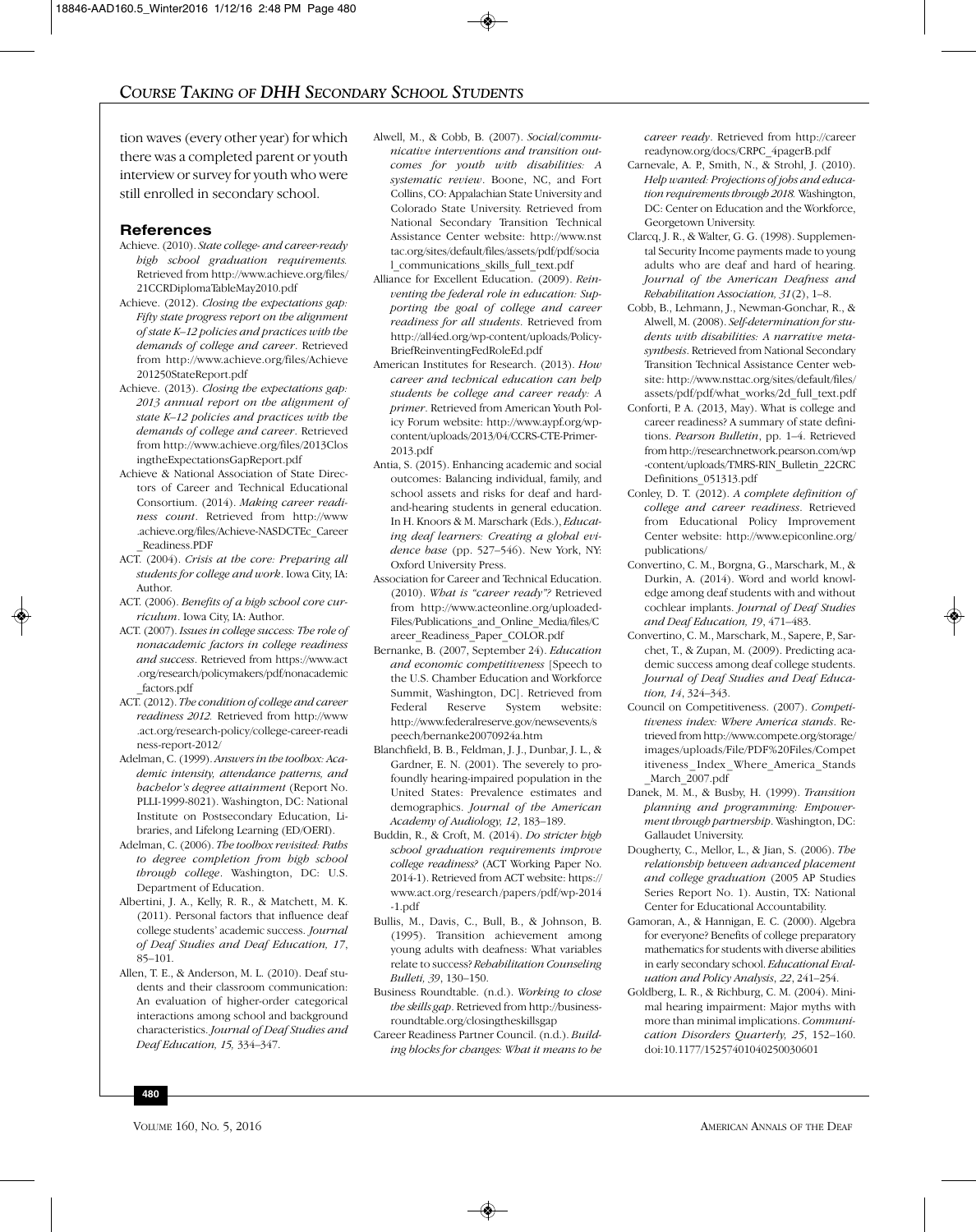- Gottardis, L., Nunes, T., & Lunt, I. (2011). A synthesis of research on deaf and hearing children's mathematical achievement. *Deafness and Education International, 13*, 131–150.
- Hooker, S., & Brand, B. (2009). *Success at every step: How 23 programs support youth on the path to college and beyond*. Retrieved from American Youth Policy Forum website: http://www.aypf.org/publications/SuccessAt EveryStep.pdf
- Hoyt, K. B. (1994). A proposal for making transition from schooling to employment an important component of educational reform. In A. Pautler (Ed.), *High school to employment transition: Contemporary issues* (pp. 189–200). Ann Arbor, MI: Prakken.
- Javitz, H., & Wagner, M. (2005). *Analysis of potential bias in the Wave 1 and Wave 2 respondents to the National Longitudinal Transition Study–2 (NLTS2).* Menlo Park, CA: SRI International.
- Karp, M. M., Calcagno, J. C., Hughes, K. L., Jeong, D. W., & Bailey, T. (2007). *The postsecondary achievement of participants in dual enrollment: An analysis of student outcomes in two states.* St. Paul: National Research Center for Career and Technical Education, University of Minnesota.
- Kelly, R. R. (2008). Deaf learners and mathematical problem solving. In M. Marschark & P. Hauser (Eds.), *Deaf cognition* (pp. 226–249). New York, NY: Oxford University Press.
- Kelly, R. R. (2015). *The employment and career growth of deaf and hard-of-hearing individuals*. Rochester, NY: REACH Center for Studies on Career Success, National Technical Institute for the Deaf, Rochester Institute of Technology. Retrieved from Raising and Educating Deaf Children website: http:// raisingandeducatingdeafchildren.org/node/ 21239
- Kelly, R. R., Lang, H., & Pagliaro, C. (2003). Mathematics word problem solving for deaf students: A survey of practices in grades 6–12. *Journal of Deaf Studies and Deaf Education, 8*, 104–119.
- Klepfer, K., & Hull, J. (2012). *High school rigor and good advice: Setting up students to succeed*. Retrieved from Center for Public Education website: http://www.centerforpublic education.org/Main-Menu/Staffingstudents/ High-school-rigor-and-good-advice-Setting -up-students-to-succeed/High-school-rigor -and-good-advice-Setting-up-students-to -succeed-Full-Report.pd
- Knoors, H., & Marschark, M. (2014). *Teaching deaf learners: Psychological and developmental foundations*. New York, NY: Oxford University Press.
- Kruse, D., Schur, L., & Ali, M. (2010). Disability and occupational projections. *Monthly Labor Review Online, 133*(10). Retrieved from U.S. Bureau of Labor Statistics website:

http://www.bls.gov/opub/mlr/2010/10/art3 exc.htm

- Lane, H., Hoffmeister, R., & Bahan, B. (1996). *A journey into the deaf-world*. San Diego, CA: DawnSignPress.
- Lang, H. (2011). Perspectives on the history of deaf education. In M. Marschark & P. Spencer (Eds.), *The Oxford handbook of deaf studies, language, and education* (Vol. 1, 2nd ed., pp. 7–17). New York, NY: Oxford University Press.
- Lee, J. (2012). College for all: Gaps between desirable and actual P–12 math achievement trajectories for college readiness. *Educational Researcher, 41*(2), 43–55.
- Long, M. C., Conger, D., & Iatarola, P. (2012). Effects of high school course-taking on secondary and postsecondary success. *American Educational Research Journal, 49*(2), 285–322.
- Luckner, J. (2002). *Facilitating the transition of students who are deaf or hard of hearing.* Austin, TX: Pro-Ed.
- Marschark, M., Lang, H. G., & Albertini, J. A. (2002). *Educating deaf students: From research to practice*. New York, NY: Oxford University Press.
- Marschark, M., Shaver, D., Nagle, K., & Newman, L. (2015). Predicting the academic achievement of deaf and hard-of-hearing students from individual, household, communication, and educational factors. *Exceptional Children, 81*(3), 350–369.
- McLaughlin, M. J., & Tilstone, C. (2000). Standards and curriculum: The core of educational reform. In M. Rouse & M. J. McLaughlin (Eds.), *Special education and school reform in the United States and Great Britain* (pp. 38–65). London, England: Routledge.
- Moeller, M. P., Tomblin, J. B., Yoshinaga-Itano, C., Connor, C., & Jerger, S. (2007). Current state of knowledge: Language and literacy of children with hearing impairment. *Ear and Hearing, 28*(6), 740–753. doi:10.1097/AUD .0b013e318157f07f
- Musen, L. (2010). *Pre-algebra and algebra enrollment and achievement*. Retrieved from Annenberg Institute for School Reform at Brown University website: http://annen berginstitute.org/sites/default/files/product/ 207/files/LeadingIndicator\_Math.pdf
- National Governors Association Center for Best Practices & Council of Chief State School Officers. (2010). *Common Core state standards*. Washington, DC: Authors.
- National High School Alliance. (2006). *Increasing academic rigor in high schools: Stakeholder perspectives.* Washington, DC: Author.
- Next Generation Science Standards Lead States. (2013). *Next Generation Science Standards: For states, by state*s. Washington, DC: National Academies Press.
- Newman, L., Wagner, M., Cameto, R., Knokey, A.-M., & Shaver, D. (2010). *Comparisons across time of the outcomes of youth with*

*disabilities up to 4 years after high school: A report of findings from the National Longitudinal Transition Study (NLTS) and the National Longitudinal Transition Study–2 (NLTS2)* (NCSER Report No. 2010-3008). Menlo Park, CA: SRI International.

- Newman, L., Wagner, M., Huang, T., Shaver, D., Knockey, A., Greene, S., et al. (2011). *Secondary school programs and performance of students with disabilities*. Menlo Park, CA: SRI International.
- Nunes, T., Barros, R., Evans, D., & Burman, D. (2014). Improving deaf children's working memory through training. *International Journal of Speech and Language Pathology and Audiology, 2,* 51–66.
- Oakes, J., & Saunders, M. (2008). *Beyond tracking: Multiple pathways to college, career, and civic participation*. Boston, MA: Harvard Education Press.
- Pagliaro, C. (1998). Mathematics preparation and professional development of deaf education teachers. *American Annals of the Deaf, 143*, 373–379.
- Pagliaro, C. (2015). Developing numeracy in individuals who are deaf and hard of hearing. In H. Knoors & M. Marschark (Eds.), *Educating deaf learners: Creating a global evidence base* (pp. 173–196). New York, NY: Oxford University Press.
- Pagliaro, C., & Ansell, E. (2002). Story problems in the deaf education classroom: Frequency and mode of presentation. *Journal of Deaf Studies and Deaf Education, 7,* 107–119.
- Pagliaro, C., & Kritzer, K. (2005). Discrete mathematics in deaf education: A survey of teachers' knowledge and use. *American Annals of the Deaf, 150*, 251–259.
- Patton, J. R., & Trainor, A. (2002). Using applied academics to enhance curricular reform in secondary education. In C. Kochar-Bryant & D. S. Basset (Eds.), *Aligning transition and standards-based education: Issues and strategies* (pp. 55–75). Arlington, VA: Council on Exceptional Children.
- Paul, F. G. (2005). Grouping within Algebra I: A structural sieve with powerful effects for low-income, minority, and immigrant students. *Educational Policy, 19*, 262–282.
- Plank, S., DeLuca, S., & Estacion, A. (2005). *Dropping out of high school and the place of career and technical education: A survival analysis of surviving high school*. St. Paul, MN: National Research Center for Career and Technical Education.
- Porter, A. C., & Polikoff, M. S. (2012). Measuring academic readiness for college. *Educational Policy, 26*, 394–417.
- Qi, S., & Mitchell, R. E. (2012). Large-scaled academic achievement testing of deaf and hardof-hearing students: Past, present, and future. *Journal of Deaf Studies and Deaf Education,* 17, 1–18.
- Robbins, S., Lauver, K., Le, H., Davis, D., Langley, R., & Carlstrom, A. (2004). Do psychological